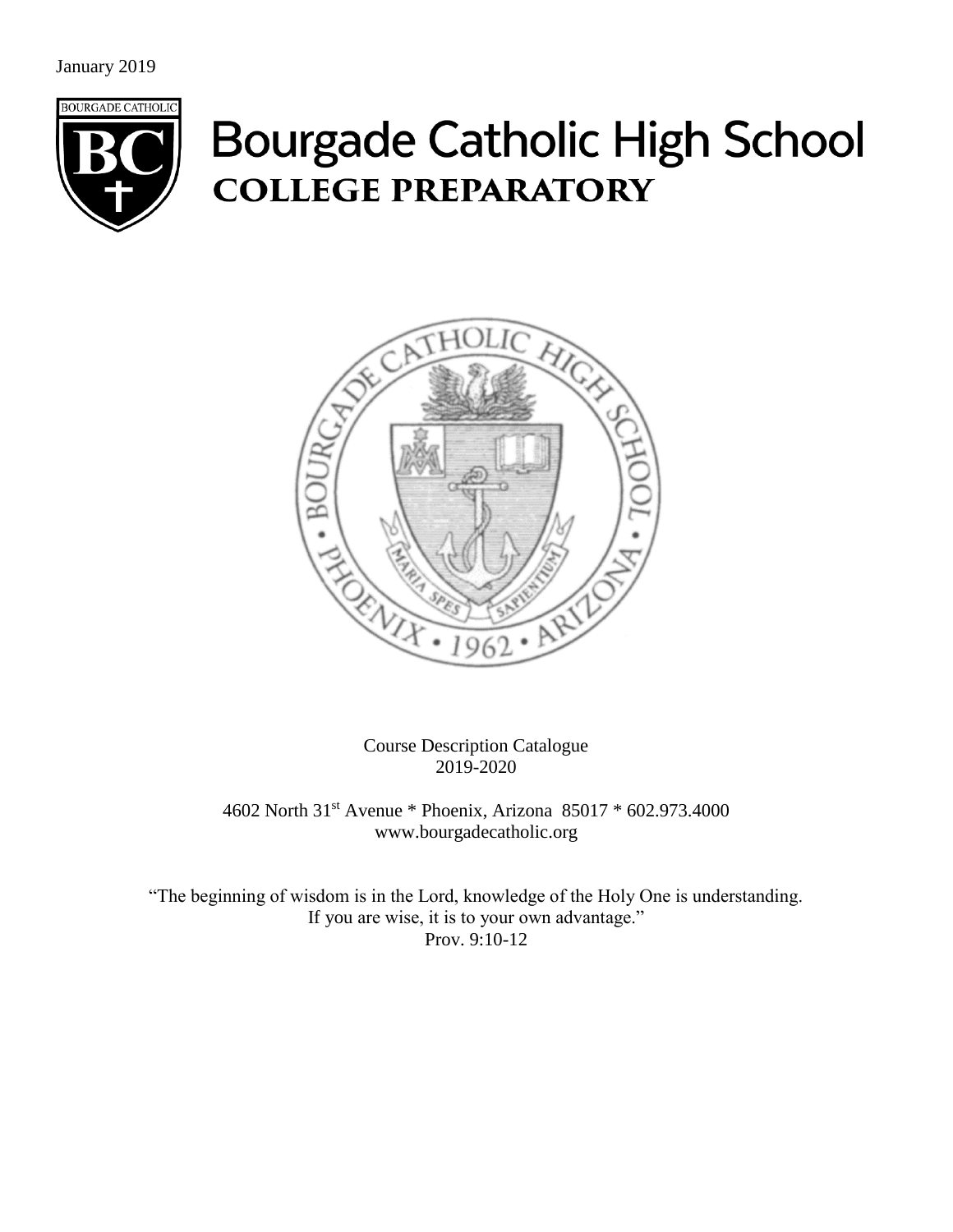# **Table of Contents**

| <b>ENGLISH</b>         | $5 - 8$   |
|------------------------|-----------|
| <b>FINE ARTS</b>       | $8 - 11$  |
| <b>MATHEMATICS</b>     | $11 - 13$ |
| PHYSICAL EDUCATION     | 13        |
| <b>SCIENCE</b>         | $13 - 15$ |
| <b>SOCIAL STUDIES</b>  | $15 - 18$ |
| <b>THEOLOGY</b>        | 18-19     |
| <b>WORLD LANGUAGES</b> | 19-21     |
| <b>ELECTIVES</b>       | $21 - 22$ |
| <b>SUMMER COURSES</b>  | $22 - 23$ |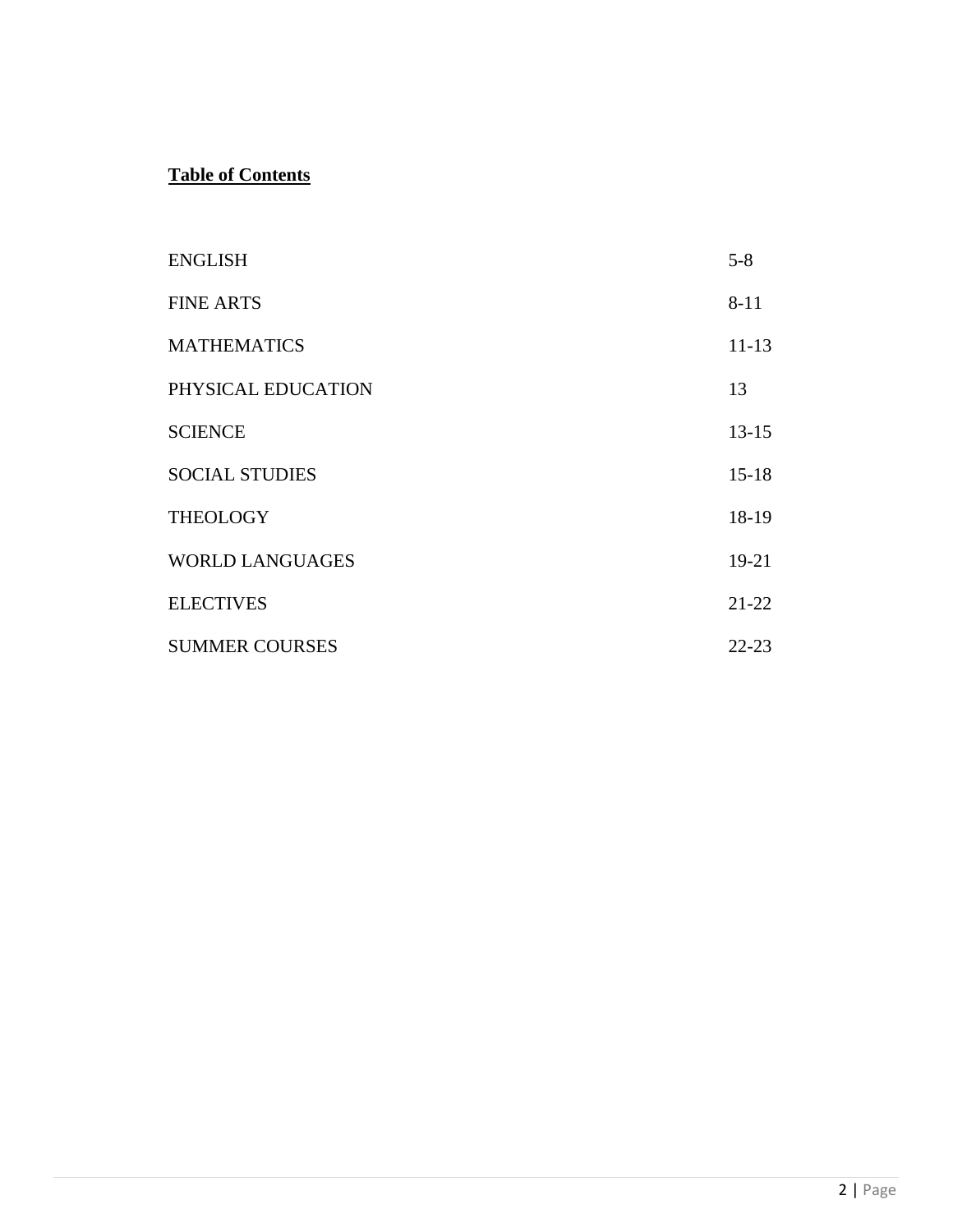### **Bourgade Catholic High School Graduation Requirements for Diploma**

| Theology             | 4 credits    |
|----------------------|--------------|
| English              | 4 credits    |
| Mathematics          | 4 credit     |
| Lab Science          | 3 credits    |
| World Languages*     | 2 credits    |
| Physical Ed/Health   | 1 credit     |
| Fine Arts            | 1 credit     |
| World History        | 1 credit     |
| <b>US History</b>    | 1 credit     |
| <b>US</b> Government | $1/2$ credit |
| Economics            | $1/2$ credit |
| Electives            | 3 credits    |
| <b>Total</b>         | 25 credits   |

\*earned in same language

### **State of Arizona Graduation Requirements**

| English OR ESL                    | 4 credits |
|-----------------------------------|-----------|
| <b>Mathematics</b>                | 4 credits |
| Science                           | 3 credits |
| History & Social Science          | 3 credits |
| Fine Arts or CTE                  | 1 credit  |
| <b>Locally Prescribed Courses</b> | 7 credits |

### **College/University Entrance Requirements**

The requirements for college and university entrance varies and are frequently changed. Students should be aware of the entrance requirements of the college/university they plan to apply to senior year. This information may be obtained directly from the college/university and from the BCHS counselors.

### **CORE CURRICULUM REQUIRED FOR ARIZONA PUBLIC UNIVERSTIES ADMISSION:**

Students must meet the academic requirements with a minimum 3.0 unweighted GPA in the 16 core classes OR achieve a 22 on the ACT or 1120 on the SAT.

### **REQUIRED CORE CLASSES FOR ADMISSION TO ARIZONA PUBLIC UNIVERSITIES:**

| English                               | 4 credits | <b>Mathematics</b>    | 4 credit |
|---------------------------------------|-----------|-----------------------|----------|
| <b>Laboratory Science 3 credits</b>   |           | <b>Social Studies</b> | 2 credit |
| World Language <sup>*</sup> 2 credits |           | <b>Fine Arts</b>      | 1 credit |
| *same language                        |           |                       |          |

| English                               | 4 credits | <b>Mathematics</b>    | 4 credits |
|---------------------------------------|-----------|-----------------------|-----------|
| <b>Laboratory Science 3 credits</b>   |           | <b>Social Studies</b> | 2 credits |
| World Language <sup>*</sup> 2 credits |           | <b>Fine Arts</b>      | 1 credit  |
|                                       |           |                       |           |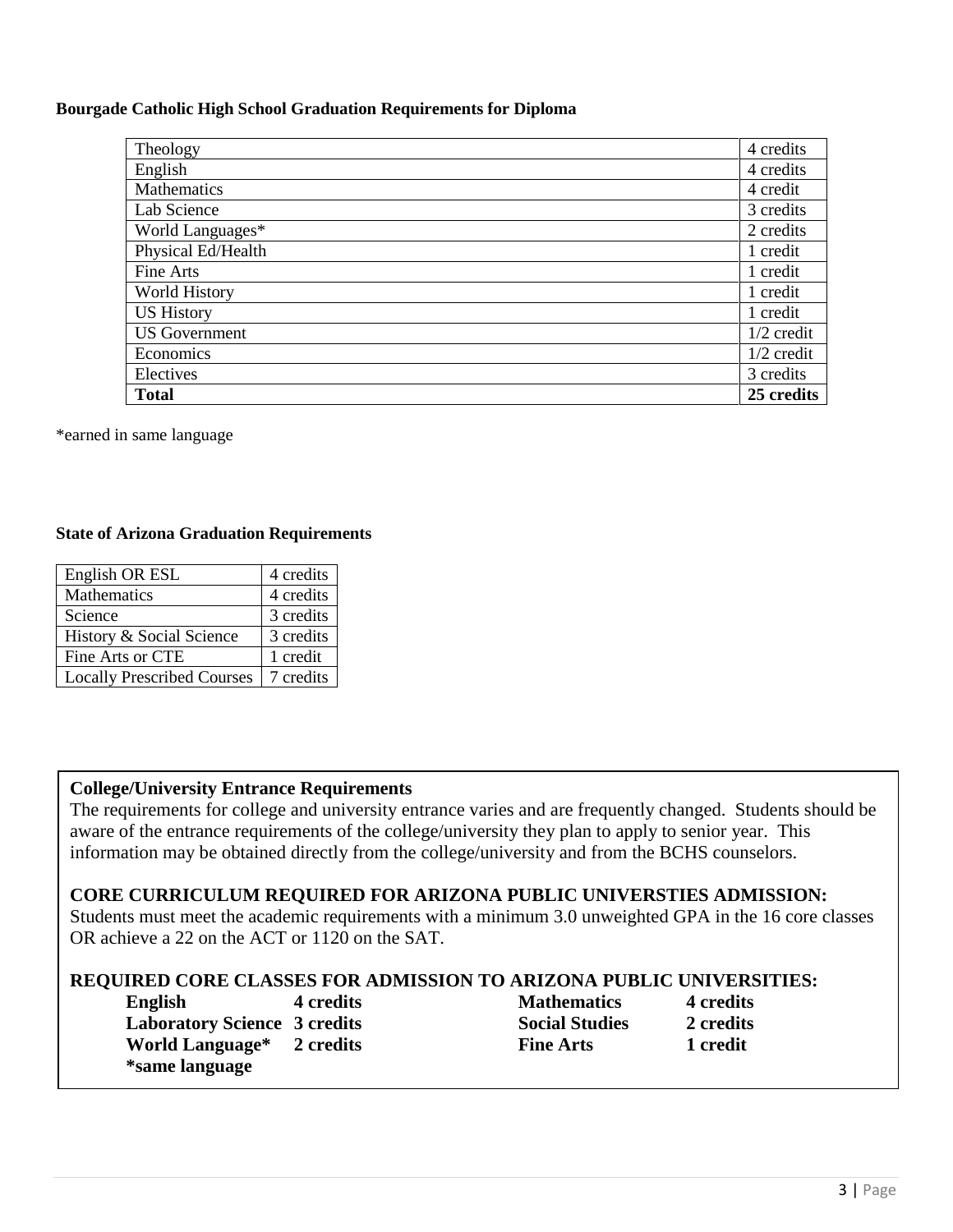### **Academic Status**

In order to earn the minimum credits necessary for graduation and re-enrollment to BCHS:

- 10th graders must begin the fall term with a minimum of 6 credits 4 credits in core classes Theology, English, Math, Lab Science, and World Language.
- 11th graders must begin the fall term with a minimum of 12 credits 9 credits in core classes Theology, English, Math, Lab Science, World Language, and World History.
- 12th graders must begin the fall term with a minimum of 18 credits 14 credits in core classes Theology, English, Math, Lab Science, U.S. History, and Fine Arts.

### **Schedule Changes**

Parent/students:

- May request schedule changes for Fall semester courses before Friday, July 19, 2019 and for Spring semester courses before Friday, December 13, 2019.
- Students must complete a schedule change request form with an appropriate academic rationale and submit the change for vetting with the Counselor, and approval by the Assistant Principal prior to the schedule change. No parent or student initiated schedule changes will be made after these dates.
- It may not always be possible to make requested changes due to scheduling conflicts.

Teachers:

- May request schedule changes for semester courses prior to the first week of each semester.
- Teachers must complete a teacher schedule change request and communications prior to submitting the change for vetting with the Counselor, and approval by the Assistant Principal prior to the schedule change.

Counselors:

● Will provide a corrected schedule to students once schedules have been updated.

NOTE: No student may leave a class or begin a new class until a corrected schedule is provided by the student's counselor. **Advanced Placement (AP) courses**

Enrollment in all AP courses requires a standardized AP exam in May. This exam is published by The College Board. *A*  fee is required and is paid to The College Board. Financial aid may be available. To remain in an AP class, a student must complete all required summer assignments and maintain at least a C- each semester or teacher approval.

### **Honors classes**

Ninth grade students are placed in honors classes by department recommendation, scores on the HSPT test (75th percentile and above), by grades earned, and in some cases, by special testing. To remain in an honors class, a student must maintain at least a B- each semester or teacher approval.

### **Elective classes**

Some elective classes are offered on a rotation basis. Students should check the curriculum guide to see courses offered each year.

### **Credit Recovery and Grade Recovery**

A grade of D- or better in any course semester receives credit. In our effort to acknowledge students of various ability levels and motivational intentions, and in keeping with consistent application of assessment results:

a. Students who receive a passing grade (D- or better) in a college prep level or support level course at the end of any semester will be deemed as having successfully passed the course for that semester and therefore will be eligible for the next course semester in the sequential coursework. College prep and support level coursework excludes Honors, Advanced Placement, and College Dual Credit courses.

b. Students who receive a failing grade (F) in any face to face or online course at the end of any semester necessary for graduation, will be required to retake the course for that semester before being eligible to enroll in the next course semester in the sequential coursework. This does not apply to non-sequential coursework. *The student will be responsible for additional tuition to retake a failing semester. Currently, this additional tuition is \$375 per course semester.*

c. Students who earn any form of D in a semester course may be strongly encouraged to repeat that semester course if it would strengthen the students' skills and competencies to perform successfully at a college recommended level (a grade of  $A$ ,  $B$ , or  $C$ ).

d. Repeating a course may take place in an online format, an off-campus traditional classroom environment, or through summer school, if the course is approved by the Assistant Principal.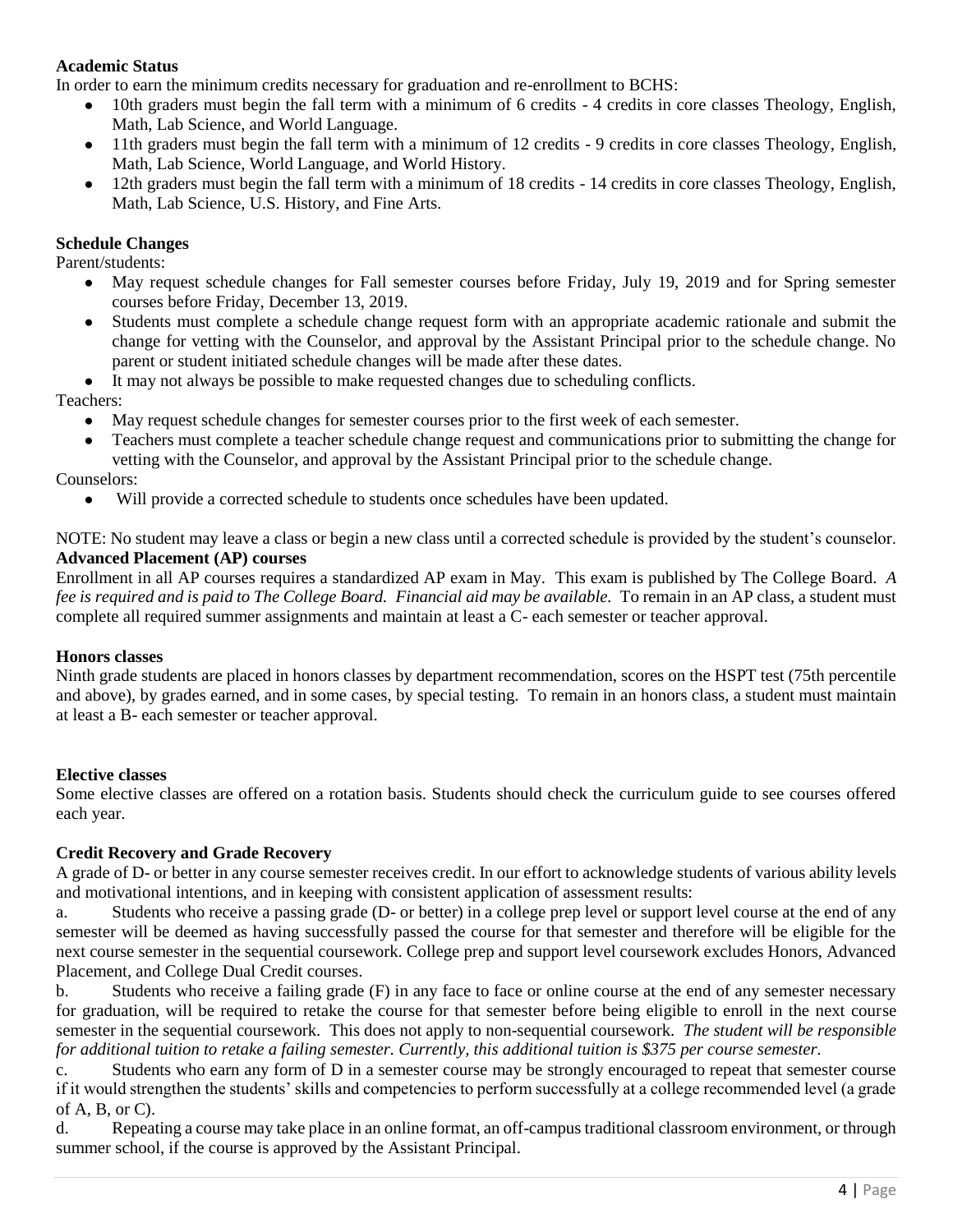Bourgade Catholic High School hosts a Summer School session which offers students an opportunity for Credit Recovery and for Grade Recovery.

Credit Recovery courses are for students who receive a failing grade in a core course and must retake the course to meet graduation requirements. Grade Recovery courses are for students who elect to retake a course where the student has received a non-college recommending grade, and the student wants to get a higher grade. When seats are limited, preference will be given to Credit Recovery students.

Credit and Grade Recovery courses are normally offered during the summer at Bourgade Catholic High School through an online platform or an approved ground class at another institution. Students who seek to take a Credit Recovery course at another institution must seek the approval from the Assistant Principal for Academics. Grade Recovery courses are only offered at Bourgade Catholic High School. *The student will be responsible for additional tuition to retake a failing semester or to take an online course for grade recovery. Currently, this additional tuition is \$375 per course semester.*

If a course is repeated, both grades for the course will appear on the student's permanent record. Repeating a course does not remove the first grade. The highest earned grade is entered into the computation of the student's grade point average (GPA). Credit is awarded only for the semester in which the highest passing grade is earned.

2019 Summer School Dates, Monday, June 3, 2019- Friday, June 28, 2019.

**Legend:**  $R$  = required [Number after **R** or **E** indicates grade level]  $E =$  elective **1 credit** classes last all year. **½ credit** classes are indicated by semester in description

# **English**

4 credits needed for graduation.

The focus and foundation of all English courses at BCHS is academic writing. The writing focuses on the following: developing a thesis; logical organization (especially transitions, introductions, and conclusions); balancing generalizations with specific supportive detail and evaluating which examples and quotations best develop the thesis; rhetorical strategies that can be used to persuade the reader (controlling tone, use of a consistent voice, creating emphasis through parallelism and antithesis); vocabulary use and word choice, including an awareness of denotative and connotative meanings as well as register; variety in sentence structure (including subordinate and coordinate constructions); writing conventions (grammar, punctuation, etc.); and developing one's own voice as a writer utilizing diction and tone.

### **INTRODUCTION TO LITERATURE AND COMPOSITION R9** 1 credit

Prerequisite: None.

This is a full year course.

This course introduces students to literary genres, communication skills, and rhetorical modes. The study of literature is presented through thematic units with anchor texts that provide the context for the study of literary elements and language usage and conventions. The course also focuses on evidence based writing as the venue to produce academic writing for future collegiate matriculation and success.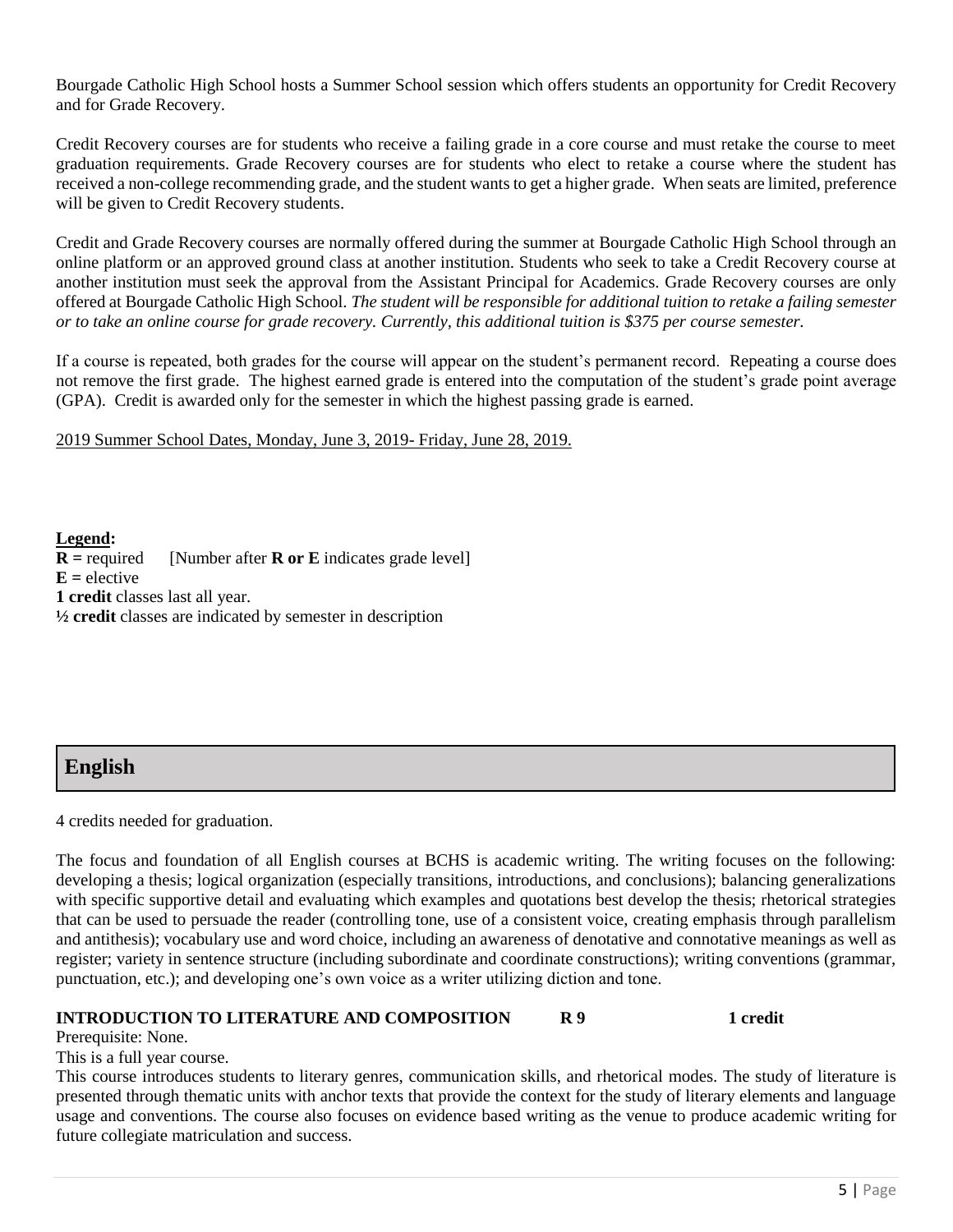# English/Language Arts teacher; or placement by BCHS department recommendation.

This is a full year course.

This course will focus students on writing and incorporate higher Lexile text analysis to prepare students for success at the AP level. The course will focus on skills to help students develop proficiency, confidence, and fluency in reading, writing, listening, speaking, and viewing. The course introduces students to literary genres, communication skills, and rhetorical modes. The study of literature is presented through thematic units with anchor texts that provide the context for the study of literary elements and language usage and conventions. The course also focuses on evidence based writing as the venue to produce academic writing for future collegiate matriculation and success.

Placement for students who score below the  $30<sup>th</sup>$  percentile on placement test; or placement by department recommendation. This is a full year course.

This course is designed for freshmen and sophomores who are below grade level in reading and who require additional, intensive reading instruction to be successful in their concurrently-enrolled Introduction to Literature and Composition/World Literature course. The curriculum includes systematic instruction in vocabulary, fluency, and comprehension aligned to individualized student needs. Computer-aided technology is utilized to further individualize student learning and to track student growth.

### **READING II E 10 1** credit

Placement by department recommendation makes the course a required elective. This is a full year course.

This course is designed for sophomores who were enrolled in Reading Freshman year and who continue to require additional, intensive reading instruction to be successful in all classrooms. Students will practice applications and strategies designed to improve their reading/writing performance, have the opportunity to develop study and organizational skills, and complete work on assignments from their concurrently-enrolled classes. Computer-aided technology is utilized to further individualize student learning and to track student growth.

### **WORLD LITERATURE R 10** R 10 1 credit

Prerequisite: Successful completion of Introduction to Literature and Composition.

This is a full year course.

This course will focus on improving student skills to enable them to read and critically analyze a broad selection of literature, including poetry, novels, non-fiction informational texts, and plays. The course will reinforce vocabulary and grammar through web tools and through reading and writing assignments. Students will consistently practice and improve evidencebased writing using APA citation skills. The semester culminating assignments will include a symposium style paper incorporating texts read in class and outside research.

### **WORLD LITERATURE HONORS** R 10 R 10 1 credit

Prerequisite: Completion of Introduction to Literature and Composition Honors with a grade of B- or better; or placement by BCHS department recommendation.

This is a full year course.

This course is a continuation of the Pre-AP curriculum. This course will focus on the study of fiction, non-fiction, and selected texts to expand and sharpen analysis and writing skills to practice how writers use language and visual literacy to appeal to an identified audience. The course will focus on skills that will enable students to write using a variety of modes and styles to demonstrate skills of analysis, argument, and synthesis of written texts. The course will incorporate the use and mastery APA citation skills.

### **AMERICAN LITERATURE 1 Credit 1 Credit 1 Credit**

Prerequisite: Successful completion of World Literature.

This is a full year course.

This course examines a broad selection of American fiction, non-fiction, drama and poetry. This course will focus on skills that will enable students to gain an understanding of authors and their works along with the social components that gave rise to the literature. The course will include opportunities for students to employ comprehension strategies to interpret complex text and to exemplify understanding through critical writing. Mastery of contextual vocabulary, grammar and

**READING I E 9** 1 credit

### **INTRODUCTION TO LITERATURE AND COMPOSITION HONORS R9 1 credit** Prerequisite: Score above the 75<sup>th</sup> percentile on HSPT in language and reading and recommendation from elementary school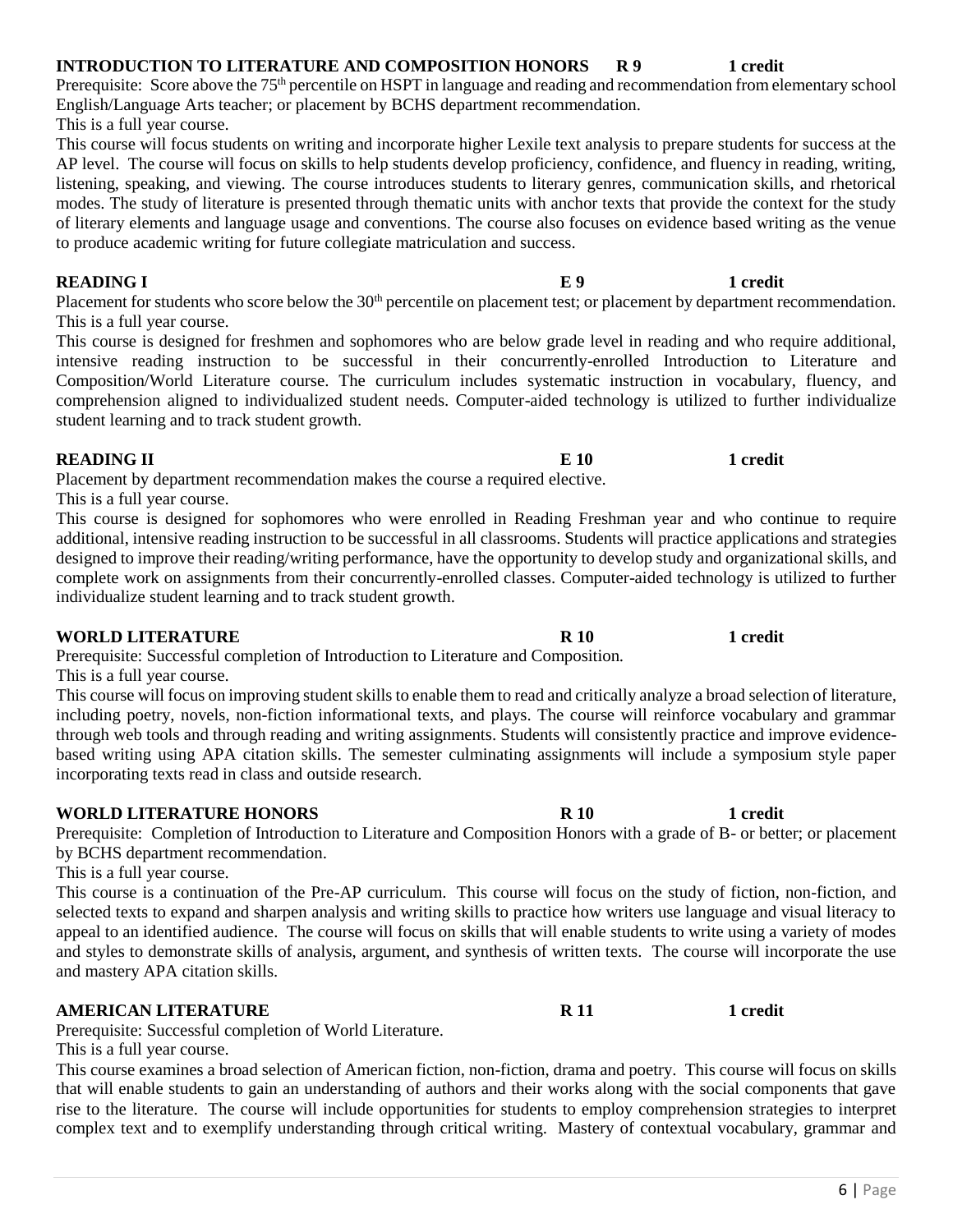writing skills is emphasized. The writing focus is on evidence based writing. While all anchor texts will be American literature; supplemental texts in thematic units may be from other genre/canon/countries.

### **AP ENGLISH LANGUAGE AND COMPOSITION R 11 1 credit**

Prerequisite: Completion of World Literature Honors with a grade of B- or better; or placement by department recommendation.

This is a full year course.

This course is available for Dual Enrollment through Seton Hill University.

This course will focus on close reading and critical analysis of literature. The course will build upon previous knowledge and literary experience while increasing student exposure to, and understanding of, various works of literature. This course will expose students to various texts drawn from multiple genres, periods, and cultures. Students will develop their close reading skills at three levels: experience, interpretation, and evaluation.

Additionally, this course will approach text through a Catholic faith lens. The Socratic Method and Socratic seminars will be integrated in textual analysis. The purpose of AP English Language and Composition is to prepare students to apply two skills that are interrelated: close-textual analysis and critical analysis.

AP Exam must be taken at the end of the year for possible college credit. AP test fee will apply.

### **BRITISH LITERATURE R 12** 1 credit

Prerequisite: Successful completion of American Literature.

This is a full year course.

This course is a chronological survey from the Anglo-Saxon period to the 20<sup>th</sup> century. Within these periods, students will examine a broad selection of British fiction, non-fiction, poetry and drama within historical contexts. Several plays and novels will be read and critically analyzed. Vocabulary will be studied through literary context, and grammar skills will be reinforced through writing practices emphasizing composition and short papers. This course will emphasize writing and revision, major grammar and punctuation difficulties, research gathering, and strengthening student vocabulary and usage. While all anchor texts will be British literature; supplemental texts in thematic units may be from other genre/canon/countries.

### **AP ENGLISH LITERATURE AND COMPOSITION R 12 1 credit**

Prerequisite: AP Language and Composition with a grade of B- or better; or placement by department recommendation. This is a full year course.

This course is available for Dual Enrollment through Seton Hill University.

This course is designed to engage students in the careful reading and critical analysis of imaginative literature. The students will take into consideration a work's structure, style, and themes, as well as such smaller-scale elements as the use of figurative language, imagery, symbolism, and tone. Writing is an integral part of the AP English Literature and Composition course and exam. Therefore, writing assignments will focus on the critical analysis of literature and include expository, analytical and argumentative essays. Sustained practice of passage-based questions combined with poetry-based, passagebased, and open-ended writing prompts will take place. Throughout the course, emphasis is placed on helping students develop stylistic maturity. AP Exam must be taken at the end of the year for possible college credit. AP test fee will apply.

Prerequisite: Prior experience in photography and journalism is a plus.

This is a full year course.

This course introduces layout design, copywriting, photography and editing. Individual responsibility is essential to complete assignments for deadlines. Students will also have the opportunity to accept leadership positions. This course produces the school yearbook (The Anchor).

### **STUDY SKILLS** 1 credit

Prerequisite: Placement by department recommendation makes the course a required elective for student This is a full year course.

This course will emphasize the basic skills needed for success in high school, higher education, and the professional world. Students will learn practical strategies necessary to meet the learning challenges of academic and career settings; develop note taking, listening, textbook study, time management, test-taking, and organizational strategies; learn approaches for reducing test anxiety and procrastination; and identify campus resources and learning preferences. The use of technology

### **PUBLICATIONS E 9, 10, 11, 12 1 credit**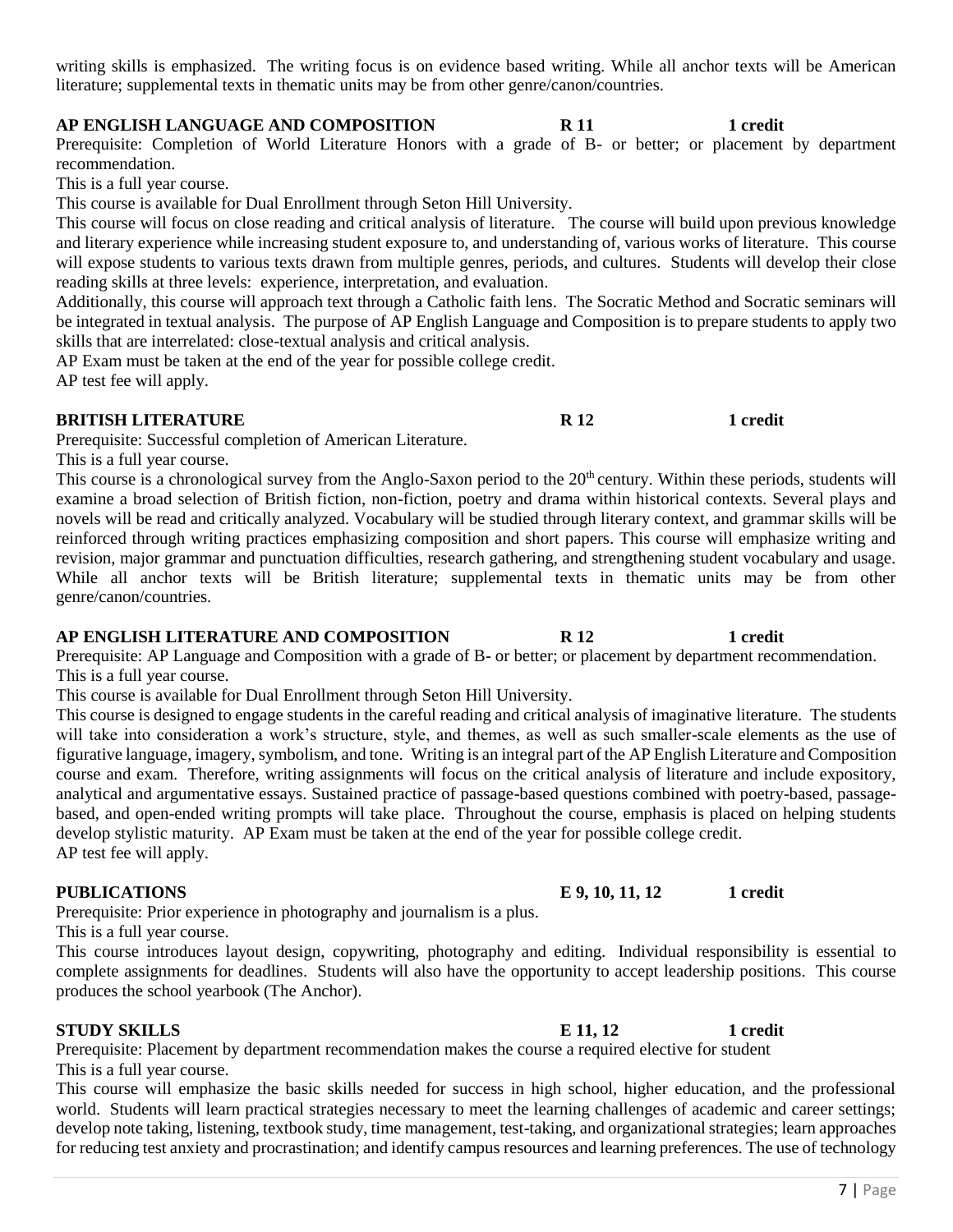in the classroom will be integrated into the lessons, with emphasis placed on support apps, how to properly use technology in the classroom, and digital citizenship. Students will have the opportunity to utilize all of the study skills throughout the course while completing work on assignments from their concurrently enrolled classes.

# **Fine Arts**

1 credit needed for graduation

Fine Arts prepares students to creatively demonstrate learning, while providing students with a variety of opportunities to learn and develop an appreciation for art along with instruction on best art practices. We offer the Introduction to Art course to provide students with a foundational introduction to many art forms along with introductory, advanced and specialized courses in a variety of Art, Ceramics, Digital Photography, Dance, Theatre and Music.

Prerequisite: None

This is a full year course.

This course is an introductory studio class where students will learn a variety of two and three dimensional art forms such as drawing, painting, embossing, printmaking, and sculpture. The primary goal of the course is to develop an awareness and appreciation for the visual arts by viewing and making art. Students will learn art production, art history, aesthetics and criticism. Students will study multicultural art with a variety of media including watercolor paint, acrylic paint, color pencils, markers, oil pastels, chalk pastels, graphite, and printmaking materials. Students develop a sketchbook detailing their progression and will be required to submit finished projects to the annual art show for exhibition.

### **ADVANCED ART E 10, 11, 12 ½ credit**

Prerequisite: Introduction to Art with a C- or better.

This course is offered during semester 1 or with art teacher recommendation.

This course is designed for students who have an interest in furthering their knowledge in two and three dimensional art forms. Advanced Art allows students to explore making art using more complex techniques with an emphasis on composition while continuing to develop observational skills and expressive qualities. Students will advance their understanding of art production, art history, aesthetics and criticism. Media presented includes color pencils, markers, oil pastels, watercolor paint, acrylic paint, ink, charcoal, and sculptural materials.

Students develop a sketchbook detailing their progression and will be required to submit finished projects to the annual art show for exhibition.

### **ADVANCED STUDIO ART E 10, 11, 12 ½ credit**

Prerequisite: Advanced Art with a B- or better.

This course is offered during semester 2 or with art teacher recommendation

This course involves the development of portfolio type work to submit for evaluation at the end of the semester. The course places a greater emphasis on craftsmanship and in applying the art elements and principles of designs. Students will focus on advanced techniques, symbolism and personal narratives. This course is designed for students who are seriously interested in creating a body of work for a practical experience in art. Students will need to work diligently during class as well as outside the classroom. This course requires self-direction, high motivation and personal accountability. Students develop a sketchbook detailing their progression and will be required to submit finished projects to the annual art show for exhibition.

### **CERAMICS I** E 9, 10, 11, 12  $\frac{1}{2}$  eredit

Prerequisite: Freshman second semester only with art teacher recommendation. Semester 1 or 2

This course is an introductory level ceramics course. The course focuses on the fundamental techniques of hand building: pinch, coil, slab constructions and beginning slip-casting techniques. The course is designed to develop an understanding and enjoyment of ceramics and its relationship to history and everyday life. Students must understand and demonstrate their understanding of clay and glaze properties and the firing process in creation of completed works. Students will analyze, evaluate and critique their work using specified criteria. Students are required to submit finished projects to the annual art show for exhibition.

**INTRODUCTION TO ART E 9, 10, 11, 12 1 credit**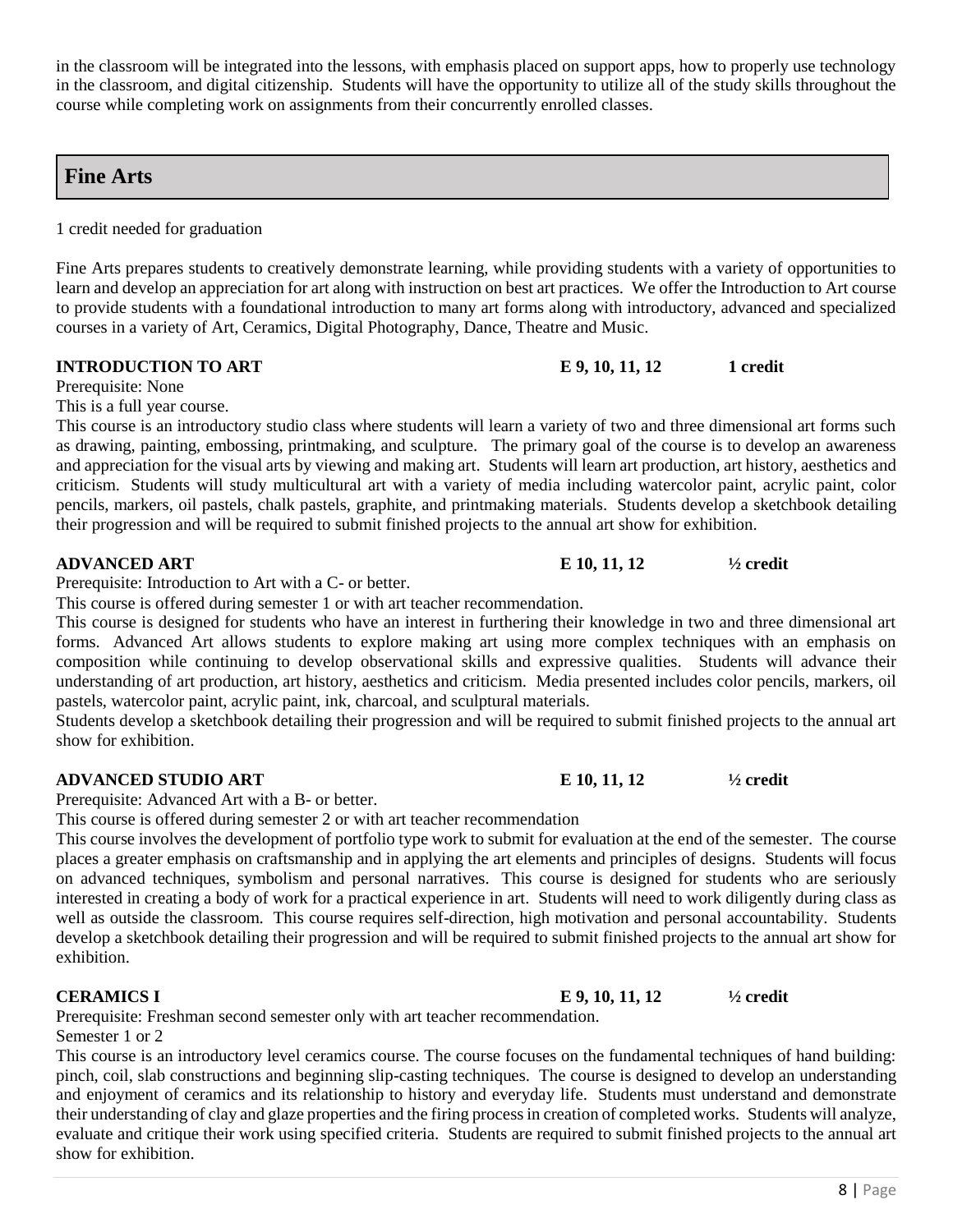### **DANCE E 9, 10, 11, 12** <sup>1</sup>/<sub>2</sub> credit Prerequisite: None

Prerequisite: Ceramics I with a C- or better.

Semester 1 or 2 , E 10 Semester 2 only or with art teacher recommendation.

This class is designed for students who have an interest in furthering their knowledge in art, clay, and ceramics. This class allows students to explore making functional pieces of art on the potter's wheel, as well as larger sculptural pieces using a variety of techniques. Design concepts in form and functional uses, along with quality craftsmanship, are emphasized. Students will analyze, evaluate and critique their work using specified criteria. Students are required to submit finished projects to the annual art show for exhibition

### **CERAMICS III** E 11, 12  $\frac{1}{2}$  credit

Prerequisite: Ceramics II with a B- or better. Sophomores with art teacher recommendation Semester 1 or 2

This course is designed for students who are seriously interested in the practical experience of ceramics through handbuilding or wheel throwing. A greater emphasis will be placed on craftsmanship and in applying the art elements and principles of design. The focus will be on advanced techniques, symbolism, and personal narratives. This course requires self-direction, high motivation and personal accountability.

Students are required to submit finished projects to the annual art show for exhibition.

### **DIGITAL PHOTOGRAPHY E 9, 10, 11, 12 ½ credit**

Prerequisite: Freshman second semester only with art teacher recommendation. Semester 1 or 2

This course is on the fundamentals of digital photography, including art history, photographic composition, camera operation, professional applications, printing, digital editing and manipulation using Adobe Photoshop CC. Students will dry mount photographs using a commercial press, develop an electronic portfolio and are required to submit finished projects to the annual art show for exhibition. *Equipment requirement*: A digital camera with at least four megapixels and at least 256 megabyte memory card or access to one is required.

### **ADVANCED DIGITAL PHOTOGRAPHY E 10, 11, 12 ½ credit**

Prerequisite: Digital Photography with a C- or better.

Semester 1 or 2

This course builds upon the Digital Photography experience and continues developing student photography skills and knowledge with digital editing and photo critiques. Students will add to a portfolio of their own work, which will contain photographs, reflection and research. Greater independence is incorporated at this level which allows for more project choice and experimentation is encouraged within the realms of the curriculum. Students are required to submit finished projects to the annual art show for exhibition. *Equipment requirement*: A digital camera with at least four megapixels and an at least 256 megabyte memory card or access to one is required.

### **AP ART HISTORY (AVAILABLE 2020-2021) E 11, 12 1 credit**

A minimum number of students is required for the course to take place.

Prerequisites for rising Seniors: A grade of B or better in AP English Language and Composition AND a grade of B or better in AP US History, or a grade of A in US History, OR by department recommendation.

Prerequisites for rising Juniors: A grade of A in World Literature Honors AND a grade of A in World History Honors, OR by department recommendation.

This is a full year course.

This course is available for Dual Enrollment through Seton Hill University.

AP Art History is designed to provide the same benefits to high school students as those taking an introductory survey college course in art history. It introduces students to the history of global art from prehistory to the present. In addition to becoming familiar with the major styles, movements, artists, and patrons that have come to define the Western tradition, students will learn to think and communicate critically about the formal elements of art as well as relate it to its historical and cultural context. Students are required to visit a museum independently. AP Exam must be taken at the end of the year for possible college credit. AP test fee will apply

### **CERAMICS II E 10, 11, 12**  $\frac{1}{2}$  redit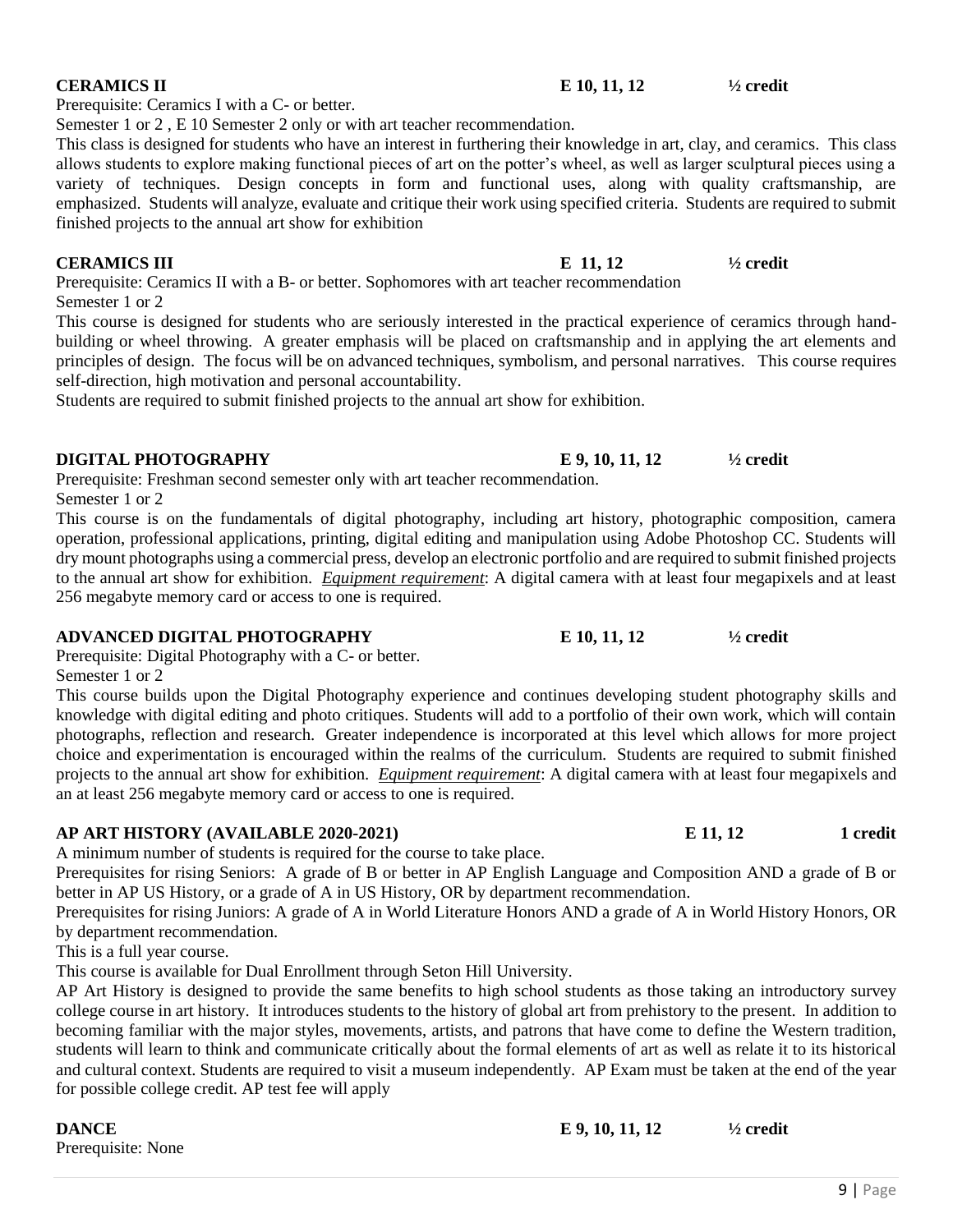Semester 1 or 2

This course provides a dance overview for students. The course introduces basic dance technique and performance. Students will be introduced to movement styles including: ballet, hip-hop, jazz, modern and tap. The course will also introduce students to proper technique, correct body alignment, balance, and control and performance skills while increasing strength, flexibility, endurance, rhythm and coordination. Dance history and terminology will also be studied. Performance is a requirement of all dance classes. Participation in all performances, including dress rehearsals, is required.

### **ADVANCED DANCE E 9, 10, 11, 12 1 credit**

Placement is by instructor recommendation.

This is a full year course.

Advanced Dance is for students with exceptional skills and an ability to contribute to a performance troupe. Students will advance their studies of a variety of dance forms. The course will focus on advanced movements styles such as jazz, ballet, hip-hop, salsa, lyrical, modern and improvisation. Students will receive advanced instruction in technique, vocabulary and performance. Students will further enhance their appreciation of dance through participation, observation, and selfevaluation. Whether working as partners or as a soloist, students are exposed to a variety of styles and choreography. Performance is a requirement of all dance classes. Participation in all performances, including dress rehearsals, is required.

### **HANDBELL CHOIR E 9, 10, 11, 12 1 credit**

Placement is by department recommendation.

This is a full year course.

This course is dedicated to the tradition of bell ringing. A variety of compositions for three octave handbells and chimes will be studied in preparation for performance. Elements of music theory are introduced and assessed. Musicians with note reading experience are preferred. A school letter will be awarded upon completion of two years as a member. Enrollment limited to 13 students.

### **CHAMBER CHOIR E 9, 10, 11, 12 1 credit**

Prerequisite: Audition required. Placement is by department recommendation. This is a full year course.

This course is a performance-based class. Elements of music theory are introduced and assessed. The Chamber Choir participates in performances and competitions throughout the school year. A school letter will be awarded upon completion of two years as a member.

Prerequisite: Concert Band is open to anyone who has played in band at the grade school level. Must have at least 1 year of practicing on their instrument. Placement is by department recommendation.

This is a full-year course.

This course aims at increasing student musicianship through reading music, learning music theory, and performing at various events and competitions throughout the school year. A school letter will be awarded upon completion of two years as a member.

### **Beginning GUITAR LAB E 9, 10, 11, 12** 1 credit

Prerequisite: enrollment is limited to 12 students.

This is a full-year course.

This course is for students who are interested in learning the guitar. Students will learn playing techniques such as chord strumming, finger picking, soloing, reading music, and tablature. This year long class is ideal for those who always wanted to play an instrument but did not know where to begin. *Equipment requirement*: Each student must have his/her own guitar.

Prerequisite: Worship Band is open to anyone who has at least 1 year of practicing on their instrument/VOX. Maximum 12 students, placement is by department recommendation.

This is a full-year course.

Students will learn how to play various worship band music. The band would consist of Guitars, Bass, Drums, Keyboard, and Vocalist. This course aims at increasing student musicianship through playing/reading music, learning music theory, and performing at various events throughout the school year. A school letter will be awarded upon completion of two years as a member.

### **CONCERT BAND E 9, 10, 11, 12** 1 credit

# **Worship Band E 9, 10, 11, 12 1 credit**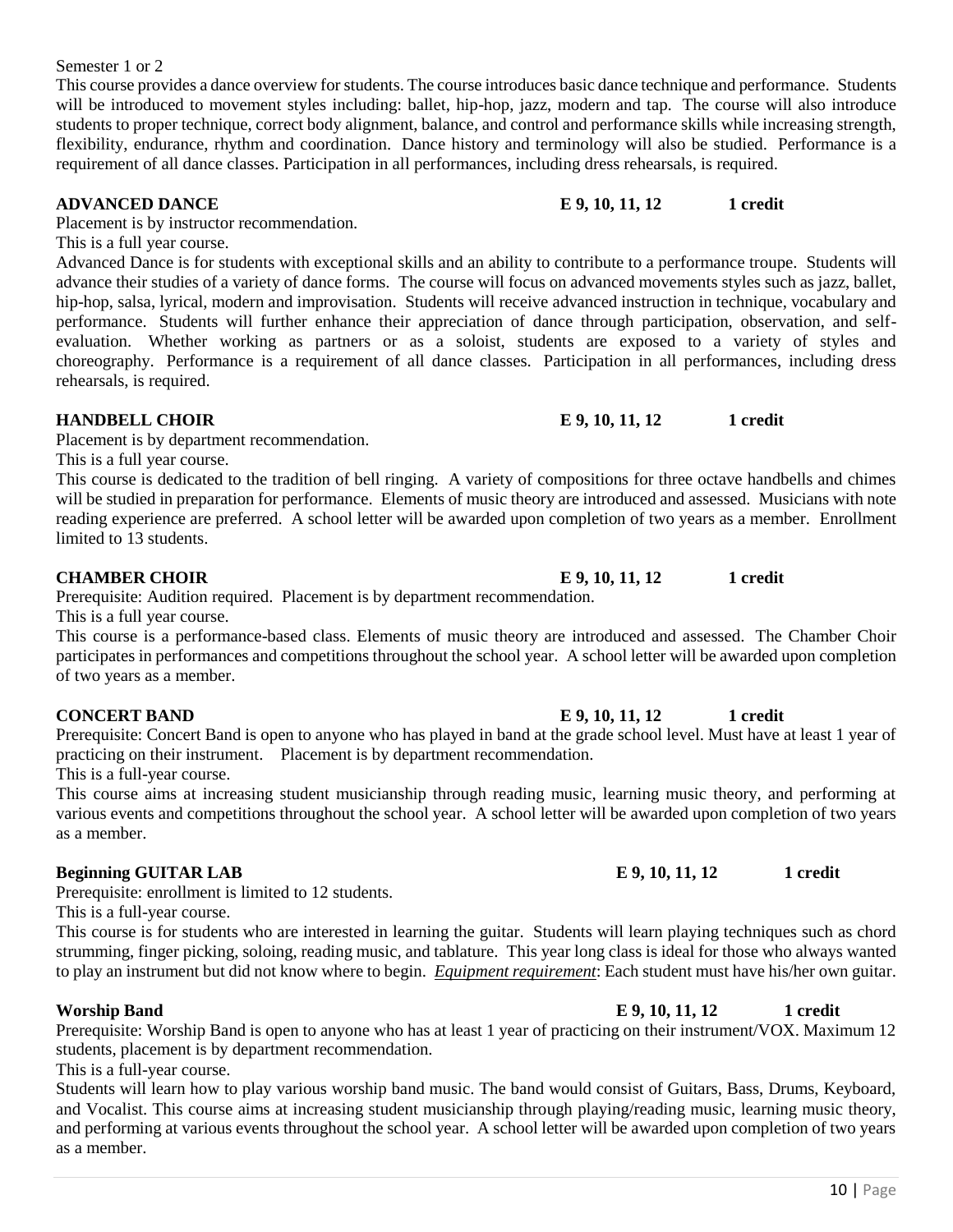### **INTRODUCTION TO THEATER ARTS I E 9, 10, 11, 12** 1/2 credit

Prerequisite: None

Semester 1

This course will challenge students the hero's journey. This will be accomplished through examining the Four Fundamental Skills of Acting: 1. full-body listening and availability, 2. presence, 3 really doing what you are doing, and 4. step dramatic structure of: 1. Hero (self-identity), 2. Hero has a problem (self-knowledge), 3. Hero meets a guide, 4. Guide imparts a plan, 5. Guide calls hero to action (self-acceptance), 6. Hero succeeds, or 7. Hero fails. Semester will culminate in the staging of a previously published scene, which will be performed publicly.

### **INTRODUCTION TO THEATER ARTS II E 9, 10, 11, 12 1/2 credit**

Prerequisite: Introduction to Theater Arts I or department approval Semester 2

In the second semester of this course, participants will continue honing their actor's craft, while plunging into the dramatic writing. Students will be encouraged to begin thinking of a story they would like to tell and ultimately see performed at the conclusion of the semester. They will be expected to use what they have learned throughout the year to create an original work of art.

**Mathematics**

4 credits needed for graduation

The focus and foundation of all Mathematics courses at BCHS is for applicable current success in high school and postsecondary education. Within the appropriate math course (Algebra I, Geometry, Algebra II with Trigonometry, Integrated Concepts of Mathematics, Advanced Algebra, Pre-Calculus, and AP Calculus), students will be able to use analytical, graphical, numerical and algebraic methods to demonstrate knowledge with respect to related course content, Diocesan standards, applications and problem solving.

### **FOUNDATIONS OF ALGEBRA** R 9 1 credit

Prerequisite: Required for all freshman students who score below the 30<sup>th</sup> percentile on placement test; or placement by department recommendation.

This is a full-year course.

This course provides a full year of practice in the fundamentals of arithmetic while basic abstractions of beginning algebra are introduced and practiced. Concepts in algebra are introduced to prepare them for success in Algebra 1.

### **ALGEBRA I** R 9, 10 1 credit

Prerequisite: Students who score above the 30<sup>th</sup> percentile on placement test; or successful completion of Foundations of Algebra; or placement by department recommendation.

This is a full-year course.

This course provides a foundation in the basic concepts and skills of algebra including signed numbers, solving and graphing linear equations, factoring, and solving simple quadratic equations, exponents and problem solving.

### **ALGEBRA I HONORS R 9, 10 1 credit**

Placement is by scores above the 75<sup>th</sup> percentile on HSPT in math and recommendation from elementary school Math teacher or by department recommendation.

This is a full-year course.

This course covers an in-depth study of algebra, including signed numbers, solving and graphing linear equations, factoring, and solving simple quadratic equations, exponents and problem solving. The study of trigonometry is introduced.

Prerequisite: Successful completion of Algebra I or Algebra I Honors; or placement test prior to approval; or placement by department recommendation.

This is a full-year course.

### **GEOMETRY** 1 credit **R** 9, 10, 11 1 credit

### 11 | Page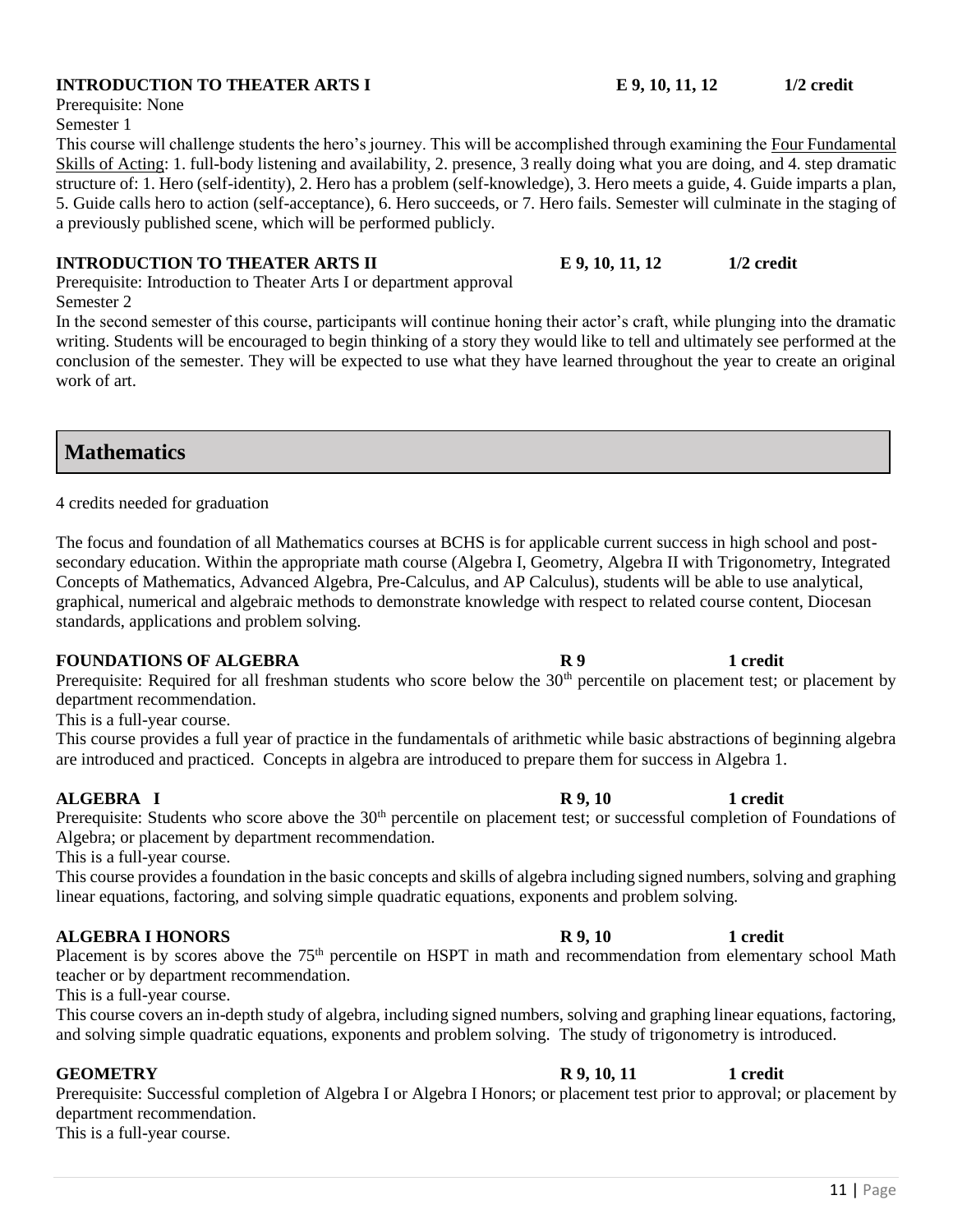This course is designed to give the student an understanding of the basic structure of geometry. This course helps the student grow in the understanding of deductive thinking and in the appreciation of the need for precise use of correct terminology. It also strengthens algebraic skills and demonstrates how algebra and geometry complement each other.

Prerequisite: Completion of Algebra I Honors with a grade of B- or better or a grade of A in Algebra I; or placement by department recommendation. Placement test required for  $9<sup>th</sup>$  grade students to be approved. This is a full-year course.

This course is an in-depth study of deductive thinking aimed at strengthening algebraic skills and demonstrates how algebra and geometry complement each other. The course helps the student grow in the understanding of deductive thinking and in the appreciation of the need for precise use of correct terminology. Concepts of geometry are covered in greater depth, and the principles of trigonometry are continued.

### **ALGEBRA II WITH TRIGONOMETRY R 10, 11, 12 1 credit**

Prerequisite: Successful completion of Geometry or Geometry Honors; or placement by department recommendation. This is a full-year course.

This course practices topics of Algebra I while introducing and practicing middle level Algebraic skills, emphasizing systems of linear equations, quadratic equations, inequalities, and systems of nonlinear equations. The concept of functions is introduced. Roots, radicals and exponents are studied extensively. The conics are introduced and mastered. Principles and theories of trigonometry are introduced and practiced.

### ALGEBRA II WITH TRIGONOMETRY HONORS R 10, 11, 12 1 credit

Prerequisite: Completion of Geometry Honors with a grade of B- or better or a grade of A in Geometry; or placement by department recommendation.

This is a full-year course.

This course practices topics of Algebra I while introducing and practicing middle level Algebraic skills, emphasizing systems of linear equations, quadratic equations, inequalities, and systems of nonlinear equations. The concept of functions is introduced. Roots, radicals and exponents are studied extensively. The conics, arithmetic series and geometric series are introduced and mastered. Honors Algebra II is covered at an accelerated rate, and the principles and theories of trigonometry are covered with the depth needed for the study of calculus.

Prerequisite: Successful completion of Algebra II with Trigonometry; or placement by department recommendation. This is a full-year course.

This course elaborates and reinforces the algebraic concepts from Algebra II, such as working with polynomial and rational expressions, complex numbers, relations, matrices and functions. Extensive time spent on linear, quadratic, inverse, exponential, and logarithmic functions.

### **PRECALCULUS E 11, 12** 1 credit

Prerequisite: Completion of Algebra II with Trigonometry Honors with a grade of B- or better or a grade of A in Algebra II with Trigonometry; or placement by department recommendation. This is a full-year course. This course is available for Dual Enrollment through Seton Hill University.

This course is a practice in the fundamental skills of algebra, geometry, and trigonometry while advanced topics are introduced and practiced. Logarithms are introduced. Other topics that are covered in depth include matrices, determinants, arithmetic series, geometric series, conic sections, and roots of higher-order polynomial equations, functions, including curve sketching, finite mathematics and probability.

### **AP CALCULUS AB/BC E 12 1 credit**

Prerequisite: Placement is by department recommendation.

This is a full-year course.

This course is available for Dual Enrollment through Seton Hill University.

This Advanced Placement course develops students' understanding of mathematics concepts and provides experience with methods and applications, emphasizing a multi-representational approach to mathematics. Problems are explored graphically, verbally, and numerically and then are verified analytically. Topics include limits, derivatives, integrals, approximation, applications, and modeling.

### **GEOMETRY HONORS** R 9, 10 1 credit

# **ADVANCED ALGEBRA E 11, 12** 1 credit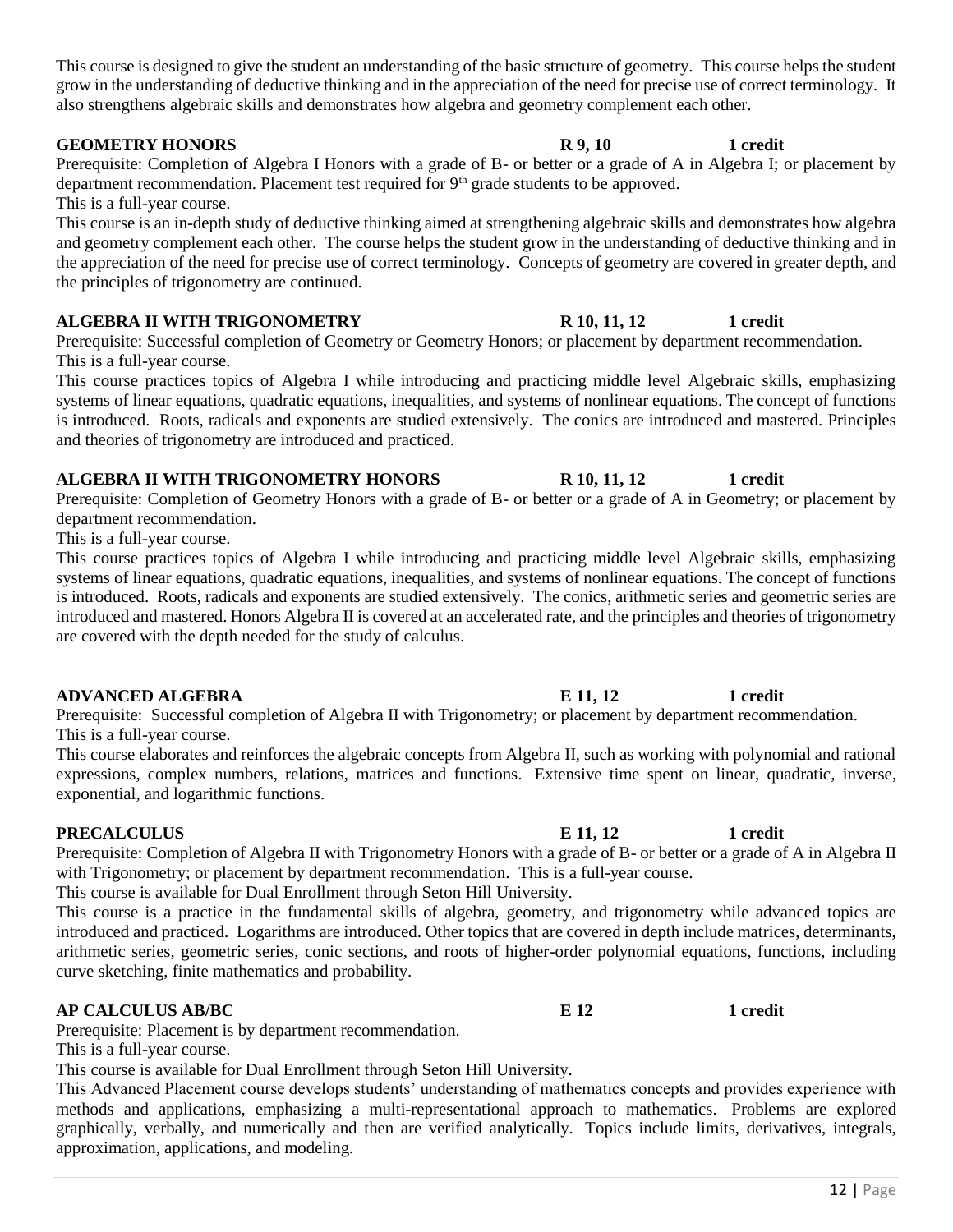13 | Page

# AP Exam must be taken at the end of the year for possible college credit. AP test fee will apply.

# **INTEGRATED CONCEPTS OF MATH R 11, 12** 1 credit

Prerequisite: Successful completion of Geometry; or placement by department recommendation. This is a full-year course.

This course provides the third or fourth required credit in math on a variety of topics including algebra, geometry, logic, systems, logarithms, probability, statistics, trigonometry and standardized test preparation. Integrated Concepts of Math is designed to increase skills through practice and teach new topics at a structured pace.

# **Physical Education**

1 credit required for graduation

The Physical Education department strives to teach all students lifelong health habits. We want our students to be equipped with the knowledge of how to lead a healthy and active lifestyle now, and in the future.

# **PHYSICAL EDUCATION/HEALTH (Boys/Girls) R 9 1 credit**

Prerequisite: None.

This is a full-year course.

This course introduces and provides participation in selected physical activities including team and individual sports. There is an emphasis on the proper way to maintain lifelong health.

# **ADVANCED PHYSICAL EDUCATION E 10, 11, 12 1 credit**

Prerequisite: Successful completion of P.E.; or placement by department recommendation. This is a full-year course.

This course is a full year, co-ed class designed for participation and competition at higher levels. Students will practice advanced skills, tactics, and strategies of team games as well as officiating. Games include basketball, flag football, soccer, volleyball, team handball, lacrosse, softball, floor hockey and weight training. Topics for life-long health will be covered.

# **FIT FOR LIFE (Boys/Girls) E 10, 11, 12 ½ credit**

Prerequisite: Successful completion of P.E.; or placement by department recommendation. Semester 1 or 2

This course will include a diverse spectrum of fitness activities that create a healthy lifestyle. Daily activities will include cardiovascular, flexibility, and strength building exercises. Emphasis will be placed upon implementing a well-rounded fitness regime. In addition, classroom work will focus on basic anatomy, exercise physiology, and nutrition designed to give each student the ability to create and achieve lifelong fitness goals.

# **STRENGTH TRAINING AND CONDITIONING E 9, 10, 11, 12 ½ credit**

Semester 1 or 2

This course is designed to help students increase strength, flexibility, endurance, and speed through weightlifting and conditioning. Life-long health related issues will be incorporated. Enrollment limited for safety precautions.

# **Lab Science**

3 credits required for graduation

Bourgade Catholic High School has adopted Modeling Instruction as the instructional style for our Science classrooms. Modeling Instruction focuses on developing scientific thinking. Modeling Instruction classrooms move away from traditional lecture-based lessons to inquiry based learning modules that include lab demonstrations, Socratic questioning, development of scientific claims, small group labs and experimentation to answer questions. Three credits of Lab Science are required for graduation.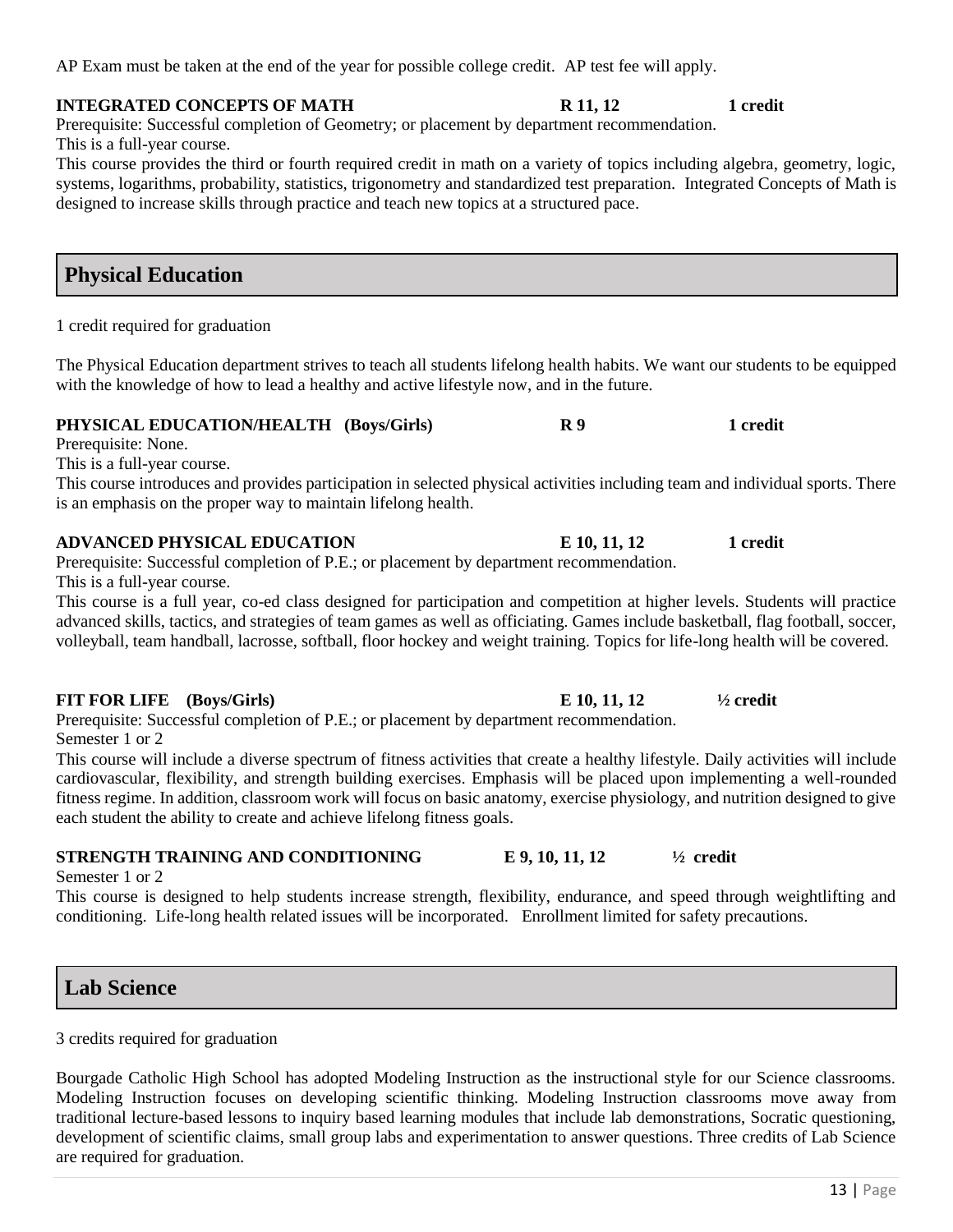### **PHYSICAL SCIENCE R9** 1 credit

Prerequisite: Concurrent enrollment in Foundations of Algebra or Algebra 1; or placement by department recommendation. Physical Science is a yearlong lab based course, designed to introduce and/or reinforce basic science concepts. Course topics include measuring, unit conversion, and properties of matter, structure of the atom, nuclear chemistry, space science, space travel, rocketry, energy forms, and energy transformations. This course includes a research project carried out by the class.

### **BIOLOGY R** 9, 10 **1** credit

Prerequisite: Concurrent enrollment in Algebra I Honors or Geometry; or placement by department recommendation. This is a full-year course.

Biology is an in depth study of organisms. The course uses a structural approach, building from the simple level of molecules to the complex level of organisms. Topics covered include experimental design, energy, cell structure and function, heredity and diseases. Laboratory experiences are used to aid the development of critical thinking and analytical skills of the students.

### **BIOLOGY HONORS** R 9, 10 1 credit

Prerequisite: Placement is by the recommendations of the Math, English, and Science departments. Incoming 9th graders must be enrolled in Algebra 1 Honors, Geometry or Geometry Honors and show proficiency on the Science placement test. This is a full-year course.

This course involves an in-depth approach to the Biology curriculum. In the study of all organisms, the course uses a structural approach, building from the simple level of molecules to the complex level of organisms. Students will utilize laboratory experiences to establish lines of evidence and use them to develop and refine testable explanations and predictions of natural phenomena. Emphasis is placed on combining content with inquiry and reasoning skills to accomplish goals or tasks.

Prerequisite: Completion of Biology with a grade of C or higher and concurrent enrollment in Algebra II; or placement by department recommendation.

This is a full-year course.

This course is a laboratory based college preparatory course. The course emphasizes activities and laboratory exercises which use mathematical reasoning to determine the behavior and properties of matter, the periodic law and the trends in the Periodic Table. A modeling approach is used to allow students to calculate quantities and apply their knowledge to explaining and predicting laboratory hypothesis which demonstrate the composition and chemical behavior of their world.

### **CHEMISTRY HONORS** R 10, 11 1 credit

Prerequisite: Completion of Biology with a grade of B or higher and concurrent enrollment in Algebra II; or placement by department recommendation.

This is a full-year course.

This course is a laboratory based college preparatory course. The course is taught at an honors level and emphasizes activities and laboratory exercises which use mathematical reasoning to determine the behavior and properties of matter, the periodic law and trends in the Periodic Table. A modeling approach is used to allow students to calculate quantities and apply their knowledge to explaining and predicting laboratory hypothesis which demonstrate the composition and chemical behavior of their world. An additional portfolio project will be assigned which will allow a student to examine a scientific hypothesis of their choice to demonstrate learning and application of key chemistry concepts.

### **APPLIED CHEMISTRY R 10, 11, 12 1 credit**

Prerequisite: Completion of Life Science or Biology, and Algebra 1 or Geometry; or placement is by department recommendation.

This is a full-year course.

This course is a laboratory based college preparatory course. The course emphasizes discussions, activities and laboratory exercises that emphasize the behavior and properties of matter, the periodic law and the trends in the Periodic Table. A modeling approach is used along with instructional activities which enable students to apply their knowledge using scientific vocabulary to explain the composition and chemical behavior of their world.

### **FORENSIC SCIENCE (Offered 2020-2021) E 11, 12 1 credit**

# **CHEMISTRY** 1 **CHEMISTRY** 1 **CHEMISTRY R** 10, 11, 12 1 **credit**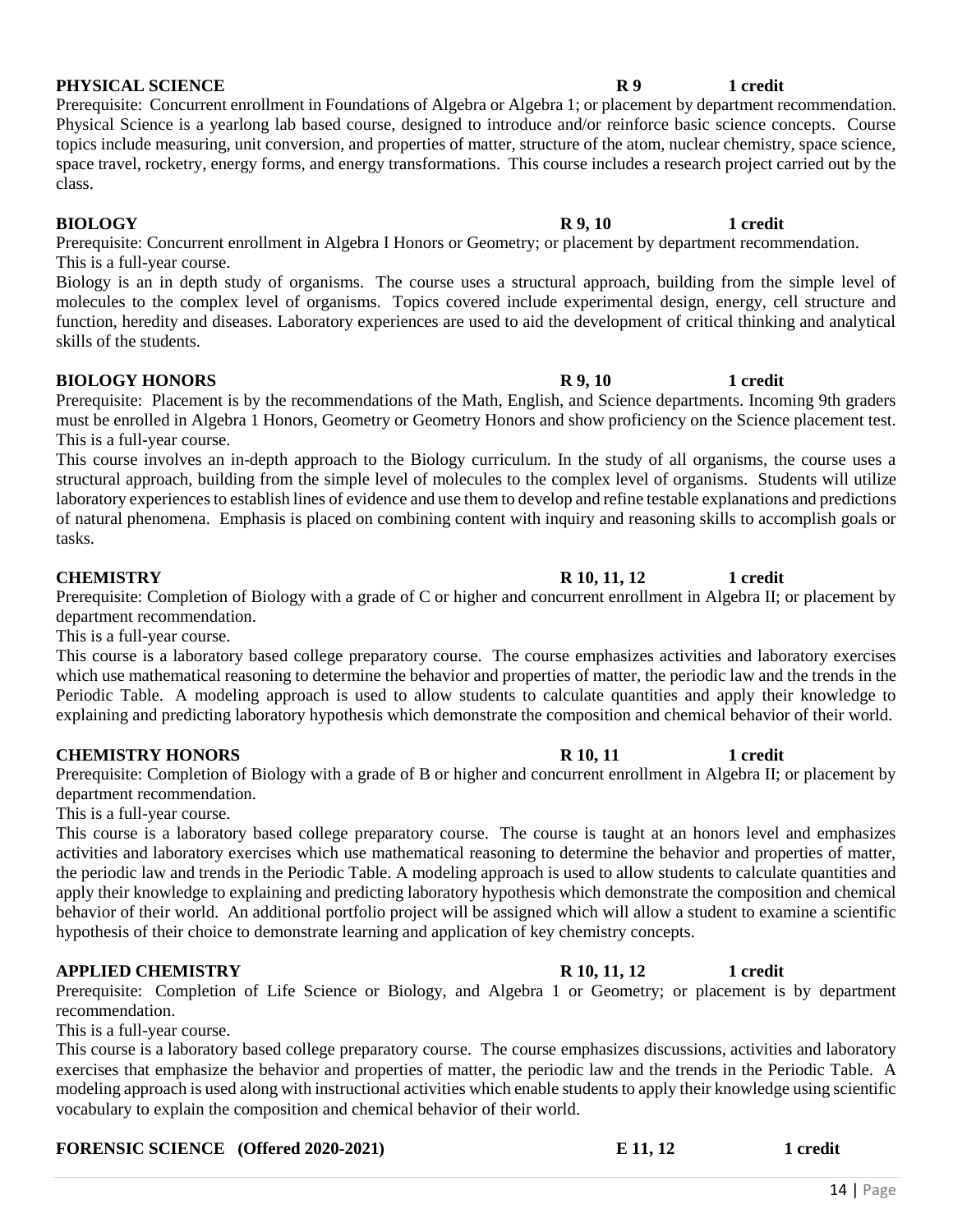Prerequisite: Successful completion of Biology with C or higher; or placement by department recommendation. This is a full-year course.

This lab-based course will explore how scientific principles are used in analyzing physical evidence found at crime scenes and to introduce the wide array of career choices in forensics.

### **ANATOMY AND PHYSIOLOGY E 11, 12** 1 credit

Prerequisite: Successful completion of Biology; or placement by department recommendation. This is a full-year course.

This course examines basic human anatomy and physiology, including anatomical terminology. Introduces common human disease processes. Labs are included in the course.

### **AP BIOLOGY E 11, 12 1 credit**

Prerequisite: Grade of A in Biology Honors; a grade of A in Chemistry Honors; or placement by department recommendation.

This is a full-year course.

This course is available for Dual Enrollment through Seton Hill University.

This course is organized around the core scientific principles, theories, and processes that govern living organisms and biological systems. The content of the course will encompass the process of evolution, cellular processes, genetics and information transfer, and complex biological system interactions. AP Exam must be taken at the end of the year for possible college credit. AP test fee will apply.

### **PHYSICS E** 11, 12 **1** credit

Prerequisite: Completion of Chemistry and concurrent enrollment in an upper-level math course (Advanced Algebra or Pre-Calculus); or placement by department recommendation.

This is a full-year course.

This course involves the exploration of mechanics, wave theory and sound, light, electricity, and magnetism using a modeling approach. This process involves laboratory experience, mathematical modeling and calculations, and analysis of data. Electronic data collection is widely used.

### **AP PHYSICS I (Offered 2020 - 2021) E 12 1 credit**

Prerequisite: Completion of Physics and concurrent enrollment in an upper-level math course (Advanced Algebra or Pre-Calculus); or placement by department recommendation.

This is a full-year course.

AP Physics I is an algebra-based, introductory college-level physics course. Students cultivate their understanding of physics through inquiry-based investigations as they explore these topics: kinematics; dynamics; circular motion and gravitation; energy; momentum; simple harmonic motion; torque and rotational motion; electric charge and electric force; DC circuits; and mechanical waves and sound. AP Exam must be taken at the end of the year for possible college credit. AP test fee will apply.

# **Social Studies**

3 credits required for graduation

Social Studies courses develop historical thinking: courses present content to allow students use that content to provide and corroborate evidence to support or contest student-created claims. Claims will be evaluated with respect to the quality of sources used and the connection to historical context.

### **WORLD HISTORY R 10 R 10 1** credit

Prerequisite: None. This is a full-year course.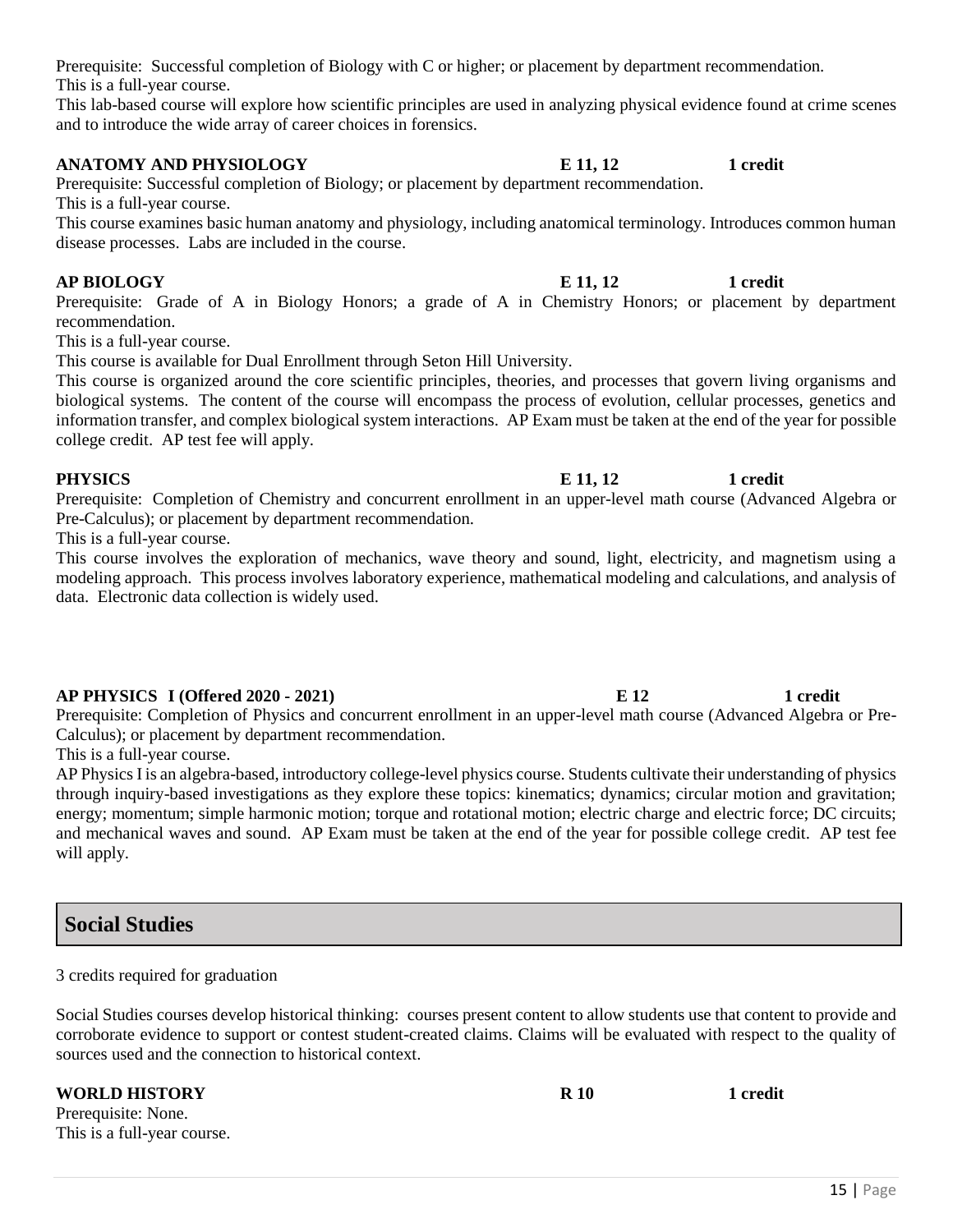This course is an exploration of themes in a survey of civilizations from antiquity to present day. By examining recurring patterns, such as forming groups, establishing rules and norms, managing resources, and creating and resolving conflict, students will develop proficiency in research skills and historical thinking.

### **10 AP SEMINAR WORLD HISTORY R 10 1 credit**

Placement is by placement exam or department recommendation.

This is a full-year course.

This course is an honors survey course of ancient and contemporary civilizations. Students will find, analyze, and evaluate primary and secondary sources in order to identify patterns and themes in world history. A significant research project is a required part of the course. This course is also a foundational course that engages students in cross-curricular conversations that explore the complexities of academic and real world topics and issues by analyzing divergent perspectives. Using an inquiry framework, students practice reading and analyzing articles, research studies, and foundational, literary, and philosophical texts; listening to and viewing speeches, broadcasts, and personal accounts; and experiencing artistic works and performances. Students learn to synthesize information from multiples sources, develop their own perspectives in written essays, and design and deliver oral and visual presentations, both individually and as part of a team. Ultimately, the course aims to equip students with the power to analyze and evaluate information with accuracy and precision in order to create and communicate evidence-based arguments.

AP Exam must be taken at the end of the year for possible college credit. AP test fee will apply.

Prerequisite: None

This is a full-year course.

This course covers U. S. History from the period of colonial times to the present with special emphasis on the events leading to and following the Civil War and the emergence of the United States as a world power in the twentieth century and beyond.

### **AP U.S. HISTORY R 11 R 11 1** credit

Prerequisites: Completion of World History Honors with a grade of B+ or better; or placement by department recommendation.

This is a full-year course.

This course is available for Dual Enrollment through Seton Hill University.

This course is designed to provide students with the analytic skills and factual knowledge to deal critically with the problems and materials in U.S. History. This course promotes assessment and informed reasoning skills, encouraging students to arrive at historical conclusions based on informed judgment. Critical reading, supplemental documents, essays, and novels are integrated with the text. Participation in electronic discussion groups (EDG's) provides a forum for exchanging ideas as a learning community. AP Exam must be taken at the end of the year for possible college credit. AP test fee will apply.

### **U.S. GOVERNMENT** R 11, 12  $\frac{1}{2}$  credit

Prerequisite: None Semester 1

This course uses the U.S. Constitution as a framework. This course explores the structure, theory and application of government at the federal and state levels. Students examine political history of the United States, the operation of each branch of government as it currently exists, and the concept of social justice within the constructs of modern- politics.

### **AP U.S. GOVERNMENT R 12 ½ credit**

Prerequisites: Completion of AP U.S. History or U.S. History with a grade of B+ or better; or placement by department recommendation.

Semester 1

This course includes both the study of general concepts used to interpret U.S. Government and politics and the analysis of specific examples. It also requires familiarity with the various institutions, groups, beliefs, and ideas that constitute U.S. Government and politics. While there is no single approach that an AP United States Government and Politics course must follow, students should become acquainted with the variety of theoretical perspectives and explanations for various behaviors and outcomes. Certain topics are usually covered in all college courses. AP Exam must be taken at the end of the year for possible college credit. AP test fee will apply.

| <b>ECONOMICS</b> | R 12 | $\frac{1}{2}$ credit |
|------------------|------|----------------------|
|                  |      |                      |

**U.S. HISTORY R 11 1 credit**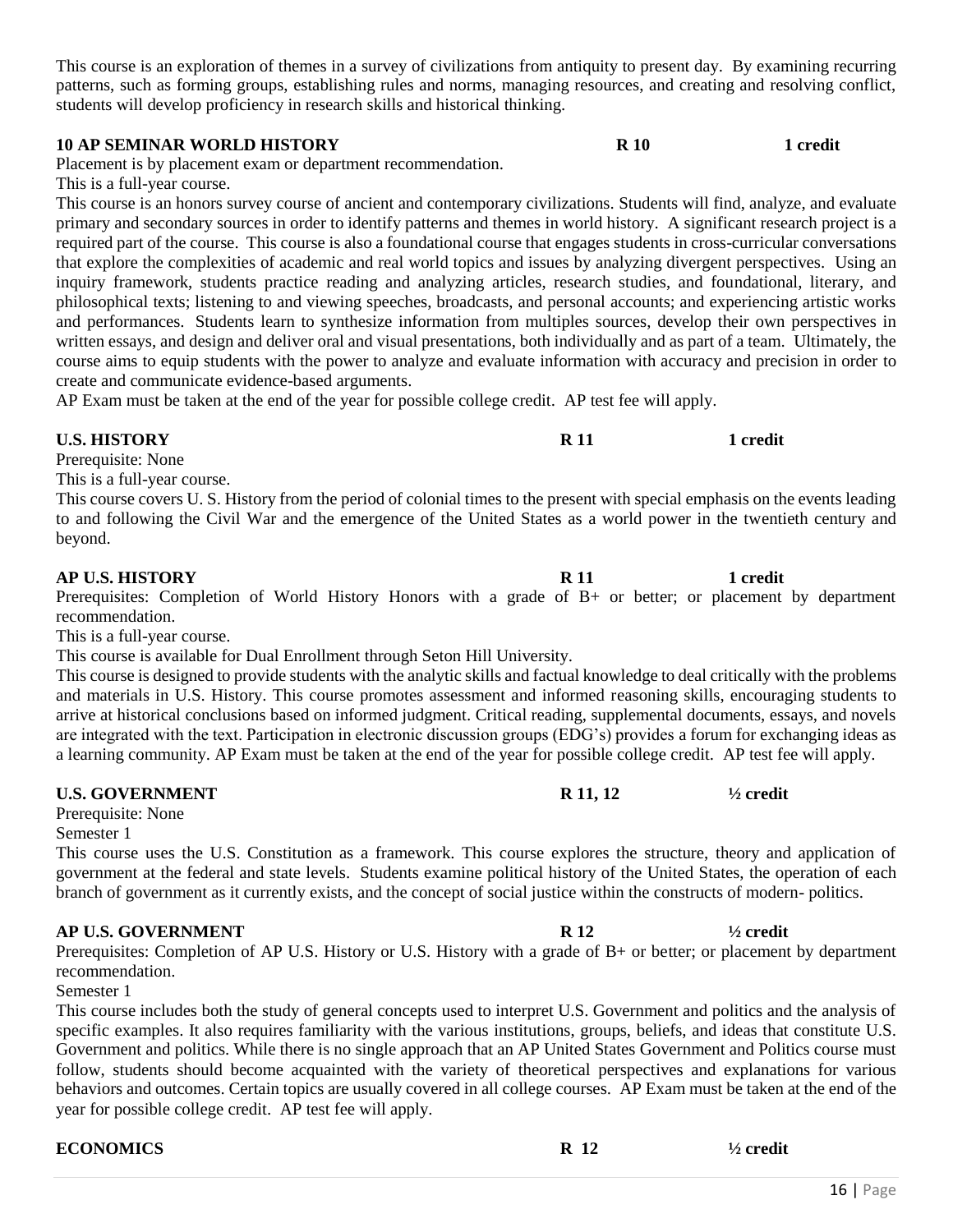Prerequisite: None

Semester 2

This course covers three broad topics; personal finance, economics of business, and macroeconomics exemplifying for students the important principles of economic theory and how those concepts apply practically in everyday life.

### **AP MICROECONOMICS R 12 ½ credit**

Prerequisites: Completion of AP U.S. Government or U.S. Government with a grade of B+ or better; or placement by department recommendation.

Semester 2

The purpose of the AP course in microeconomics is to give students a thorough understanding of the principles of economics that apply to the functions of individual decision makers, both consumers and producers, within the economic system. It places primary emphasis on the nature and functions of product markets and includes the study of factor markets and of the role of government in promoting greater efficiency and equity in the economy. AP Exam must be taken at the end of the year for possible college credit. AP test fee will apply.

### **11 AP SEMINAR E 11 1 credit**

Prerequisite: By department recommendation

This is a full-year course.

This course is a foundational course that engages students in cross-curricular conversations that explore the complexities of academic and real world topics and issues by analyzing divergent perspectives. Using an inquiry framework, students practice reading and analyzing articles, research studies, and foundational, literary, and philosophical texts; listening to and viewing speeches, broadcasts, and personal accounts; and experiencing artistic works and performances. Students learn to synthesize information from multiples sources, develop their own perspectives in written essays, and design and deliver oral and visual presentations, both individually and as part of a team. Ultimately, the course aims to equip students with the power to analyze and evaluate information with accuracy and precision in order to create and communicate evidence-based arguments.

AP Exam must be taken at the end of the year for possible college credit. AP test fee will apply.

### **AP RESEARCH E 11, 12** 1 credit

Prerequisite: Successful completion of AP Seminar

This is a full-year course.

This course allows students to deeply explore an academic topic, problem, issue, or idea of individual interest. Students design, plan, and implement a year-long investigation to address a research question. Through this inquiry, they further the skills they acquired in the AP Seminar course by learning research methodology, employing ethical research practices, and accessing, analyzing, and synthesizing information. Students reflect on their skill development, document their processes, and curate the artifacts of their scholarly work through a process and reflection portfolio. The course culminates in an academic paper of 2,000-5,000 words (accompanied by a performance, exhibit, or product where applicable) and a presentation with an oral defense. Students who successfully complete the course in AP Research are eligible for the AP Capstone Certificate.

### **PERSONAL PSYCHOLOGY I: Intro to Psychology**  $E \tildot 11, 12$  $\frac{1}{2}$  **credit** Prerequisite: None Semester 1 This course will introduce the students to the methods of psychological science. The course will explore biopsychology, with an emphasis on functional anatomy of the brain and the role of our senses on psychological perception. The student will also be introduced to the field of cognitive psychology with exploration of learning theory, memory, consciousness, and dreams.

| <b>PERSONAL PSYCHOLOGY II: Human Development</b> | E 11, 12 | $\frac{1}{2}$ credit |
|--------------------------------------------------|----------|----------------------|
| Prerequisite: None                               |          |                      |

Semester 2

This course introduces the student to the major theories of Psychology through an exploration of Personality. The course also covers the study of memory, intelligence, emotion, health, and stress.

### **HOLOCAUST STUDIES E 10\*, 11, 12 ½ credit**

Prerequisites: Completion of World History and World Literature with a C- or better. (\*C- at semester)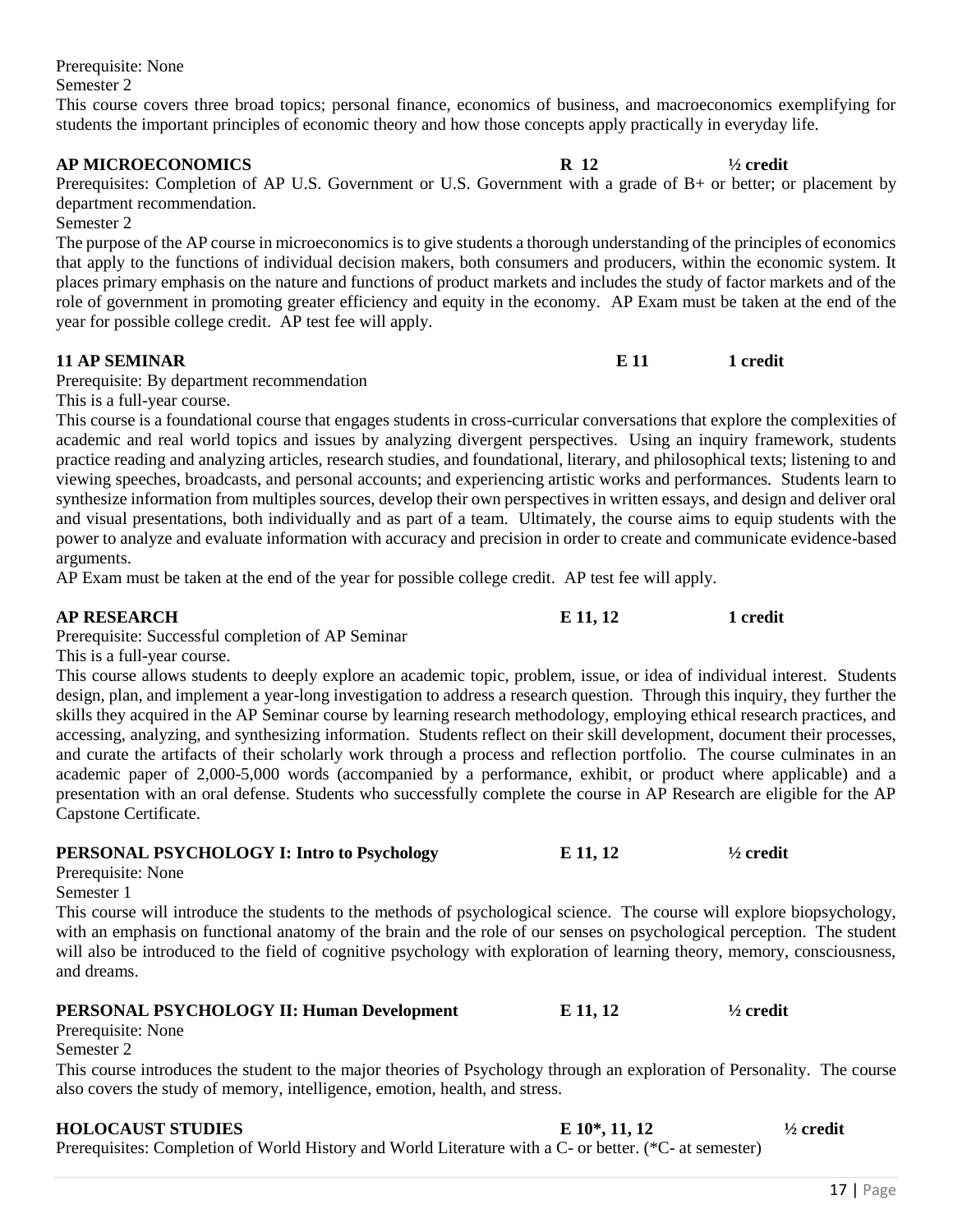### Semester 2

This course will use survivor testimony, other primary sources, and Holocaust literature to develop an understanding of anti-Semitism and events of the Holocaust in Europe, 1933-1945. Students will examine other episodes of ethnic violence in the  $20<sup>th</sup>$  and  $21<sup>st</sup>$  centuries. A final project exploring the role of discrimination and prejudice in global and regional conflicts will be required.

# **Theology**

4 credits required for graduation

The Theology Dept. recognizes these practical goals for our students:

- Students will understand and relate basic terms and teachings about the nature of God, Revelation, the Deposit of Faith (Scripture and Tradition), the Church, our salvation through the Paschal Mystery, and the history of the Church.
- Through deepening their understanding of the sacraments, and the moral life of a disciple of Christ, students will have opportunities to enter into the mystery of life in the Church.

| <b>HISTORY OF SCRIPTURE I</b><br>Prerequisite: None<br>Semester 1<br>The Revelation of Jesus Christ in Scripture<br>This course offers a general knowledge and appreciation of God's Revelation, Sacred Scripture and Tradition. Through the<br>study of the Bible, students encounter Jesus Christ, the living Word of God. The major sections of the Bible, emphasizing<br>the Gospels and their value to humanity, will be the focus of this course. | R <sub>9</sub> | $\frac{1}{2}$ credit |
|---------------------------------------------------------------------------------------------------------------------------------------------------------------------------------------------------------------------------------------------------------------------------------------------------------------------------------------------------------------------------------------------------------------------------------------------------------|----------------|----------------------|
| <b>HISTORY OF SCRIPTURE II</b><br>Prerequisite: None<br>Semester 2<br>Who is Jesus Christ?                                                                                                                                                                                                                                                                                                                                                              | R <sub>9</sub> | $\frac{1}{2}$ credit |
| This course continues the study of Jesus Christ as the fullness of God's Revelation to humanity. Students will explore the<br>mystery of Jesus, the community of the Trinity, and who Jesus calls us to be.                                                                                                                                                                                                                                             |                |                      |
| <b>THEOLOGY OF THE CHURCH (Ecclesiology)</b><br>Prerequisite: None<br>Semester 1<br><b>Jesus Christ's Mission Continues in the Church</b><br>This course studies the mission of Jesus as it continues in the Church. The foundation and images of the Church and her                                                                                                                                                                                    | <b>R</b> 10    | $\frac{1}{2}$ credit |
| role in the world today will be examined.<br>PASCHAL MVSTERV                                                                                                                                                                                                                                                                                                                                                                                            | <b>R</b> 10    | $1/2$ credit         |

| Prerequisite: None                                                                                                       |             |                      |
|--------------------------------------------------------------------------------------------------------------------------|-------------|----------------------|
| Semester 2                                                                                                               |             |                      |
| The Mission of Jesus Christ                                                                                              |             |                      |
| This course will help students understand what God offers us through the suffering, death, and Resurrection of Jesus and |             |                      |
| what it means to participate in this mystery.                                                                            |             |                      |
|                                                                                                                          |             |                      |
|                                                                                                                          |             |                      |
| <b>SACRAMENTS</b>                                                                                                        | <b>R</b> 11 | $\frac{1}{2}$ credit |
| Prerequisite: None                                                                                                       |             |                      |
| Semester 1                                                                                                               |             |                      |
| <b>Sacraments as Privileged Encounters with Jesus Christ</b>                                                             |             |                      |

especially through the Eucharist. Students will examine each of the sacraments in detail so as to learn how they may encounter Christ throughout life.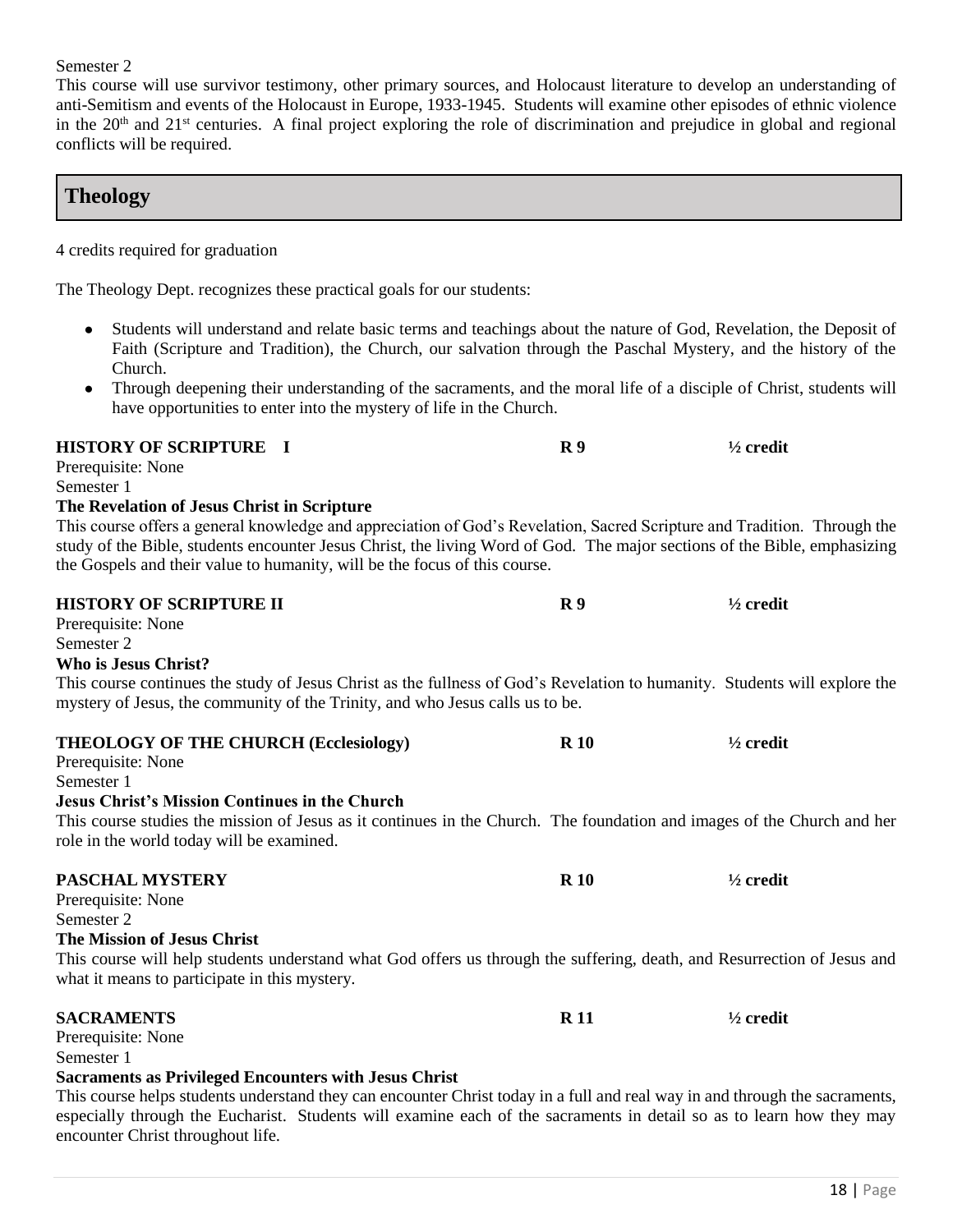| <b>VOCATIONS</b>                                                                                                                  | <b>R</b> 11 | $\frac{1}{2}$ credit |
|-----------------------------------------------------------------------------------------------------------------------------------|-------------|----------------------|
| Prerequisite: None                                                                                                                |             |                      |
| Semester 2                                                                                                                        |             |                      |
| <b>Responding to the Call of Jesus</b>                                                                                            |             |                      |
| This course examines the vocation of life: how Christ calls us to live. In this course, students will learn how all vocations     |             |                      |
| are similar and how they differ. The course will be structured around married, single, priestly, and consecrated                  |             |                      |
| life. Students will learn what it means to live life for the benefit of others and the value in considering a vocation in service |             |                      |
| to the Christian community.                                                                                                       |             |                      |
| <b>MORALITY</b>                                                                                                                   | <b>R</b> 12 | $\frac{1}{2}$ credit |
| Prerequisite: None                                                                                                                |             |                      |
| Semester 1                                                                                                                        |             |                      |
| <b>Life in Jesus Christ</b>                                                                                                       |             |                      |
| This course helps students understand that it is only through Christ that they can fully live out God's plan for their            |             |                      |
| lives. Students will learn the moral concepts and precepts that govern the lives of Christ's disciples.                           |             |                      |
| <b>CHURCH HISTORY</b>                                                                                                             | <b>R</b> 12 | $\frac{1}{2}$ credit |
| Prerequisite: None                                                                                                                |             |                      |

Prerequisite: None Semester 2

### **History of the Catholic Church**

This course covers general knowledge of the Church's history from apostolic times to the present. They will be introduced to the fact that the Church was founded by Christ through the Apostles and is sustained by Him throughout history through the Holy Spirit. The students will come to know that the Church is the living Body of Christ today and, as such, has both divine and human elements. Students will learn about the Church's 2,000 years of history and about how the Church is led and governed by the successors of the Apostles.

This course is available for Dual Enrollment through University of Mary, Bismarck..

Purchase of additional text(s) required. Tuition costs for dual credit will apply.

### **CHRISTIAN JUSTICE E 11, 12 ½ credit** Prerequisite: None

Semester 2

### **Living as a Disciple of Jesus Christ**

This course is an introduction into the Church's social teaching. In this course, students learn about the challenges of those most in need today (locally and globally) and ways to love and serve them as Jesus calls us to do in the Gospels. Students will discuss examples of inspiring influential leaders in history who have worked to improve the lives of people in need.

# **World Languages**

### 2 credits required for graduation

The World Languages Program at Bourgade Catholic teaches linguistic and cultural literacy as it promotes a life-long appreciation for language and culture. By studying a world language, students develop a deeper understanding of their own culture and an appreciation for other perspectives. In our courses, students will be challenged to develop their proficiency by emphasizing both oral and written expression through authentic linguistic experiences in the target language. In order to effectively communicate in the target language, students will sequentially advance their skills both orally and in writing in the three areas of interpersonal communication, interpretative communication, and presentational communication.

### **Students fluent in Spanish will test in April/May to determine level placement.**

**SPANISH I E 9, 10, 11, 12** 1 credit

Prerequisite: None. This is a full-year course.

This course exposes students to approximately 1,000 vocabulary words and the basic points of Spanish grammar. Students develop skills in reading, writing, listening to and speaking basic Spanish through the use of the method known as Teaching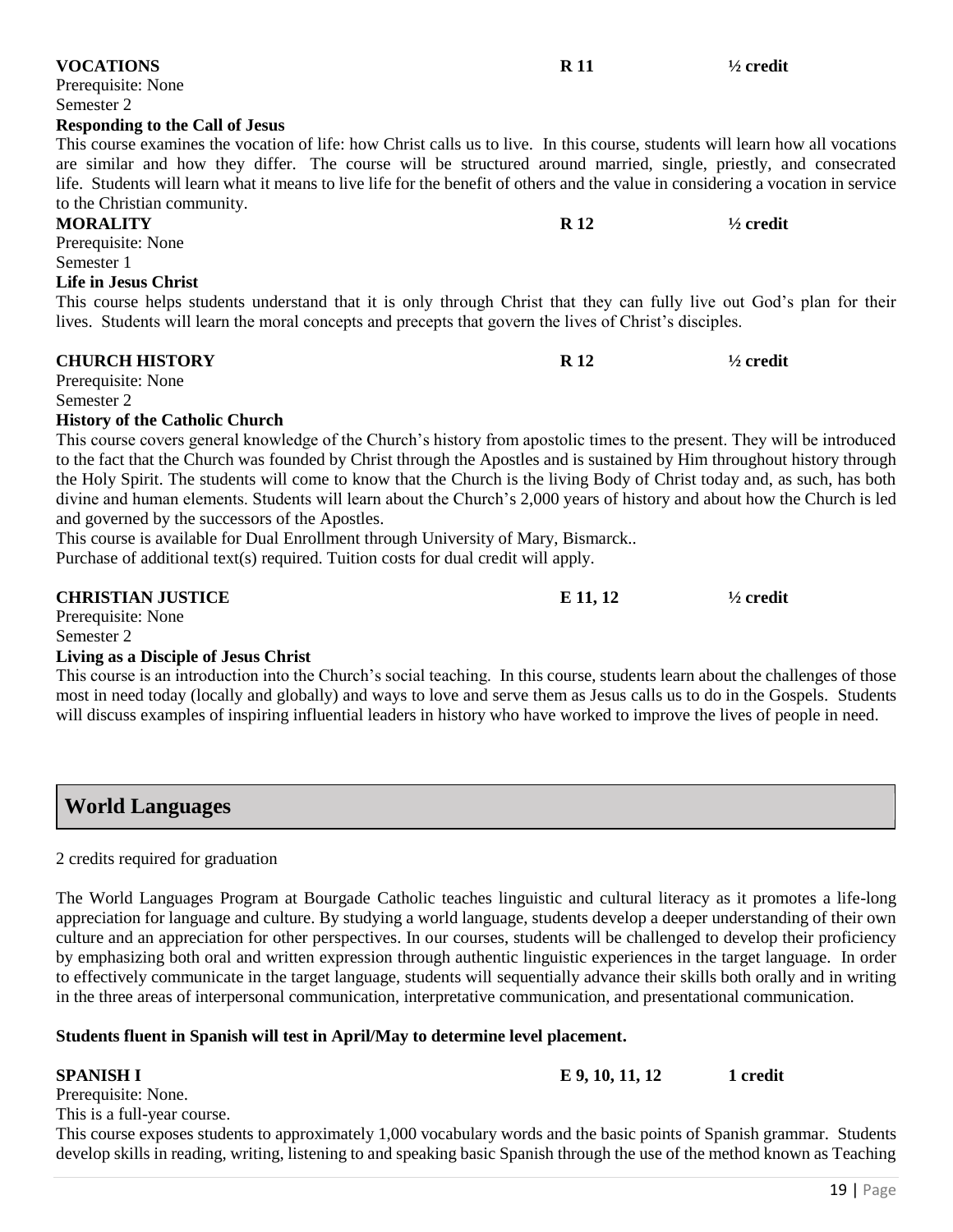Proficiency through Reading and Storytelling (TPRS). Students will use technology to create audio and video portfolios, which will enable them to self-assess their progress. The curriculum for Spanish 1 also gives students an introduction to various aspects of the Hispanic culture.

Prerequisite: Successful completion of Spanish I; or placement by department recommendation. This is a full-year course.

This course is a continuation of Spanish 1 in which emphasis is placed on putting into practice the vocabulary, grammar, structures, idioms and verbs learned through increased speaking, reading, writing and listening. This course continues using the Teaching Proficiency through Reading and Storytelling (TPRS) method to build fluency in the student's speaking, reading, and comprehension skills. The culture and geography of Spanish speaking countries are highlighted in this course.

### **SPANISH III E 10, 11, 12** 1 credit

Prerequisite: Successful completion of Spanish II; or placement by department recommendation. This is a full-year course.

This course builds on the foundation established in Spanish 1 and 2. This course continues using the Teaching Proficiency through Reading and Storytelling (TPRS) method to build fluency in the student's speaking, reading, and comprehension skills. The culture and geography of Spanish speaking countries are highlighted in this course. There are regular oral presentations and written compositions.

### **SPANISH HERITAGE I E 9, 10, 11, 12 1** credit

Prerequisite: Placement test; or placement by department recommendation. This is a full-year course.

This course is designed for native (heritage) speakers of Spanish, who have oral proficiency but lack formal study of reading or writing. Instruction will build on language skills already acquired, develop reading, writing, listening and presenting/speaking skills. Students will also study a variety of Spanish-language literature and non-fiction texts.

Prerequisite: Successful completion of Spanish Heritage I; or placement by department recommendation. This is a full-year course.

This course is designed for native (heritage) speakers of Spanish as the progression following Spanish Heritage I. Reading, writing, listening and speaking/presenting skills will continue to be developed. Students will study a variety of Spanishlanguage literature and non-fiction texts.

### **AP SPANISH LANGUAGE AND CULTURE E 11, 12 1 credit**

Prerequisite: Completion of Spanish III or Spanish Heritage II with a grade of B+ or better; or placement by department recommendation.

This is a full-year course.

This course promotes proficiency and integration of language skills using authentic materials and sources. Students will demonstrate skills across three communicative modes: Interpersonal, Interpretive, and Presentational. Strong command of linguistic skills, including accuracy, fluency, and comprehension and language understanding from cultural perspectives will be expected upon completion of this course. AP Exam must be taken at the end of the year for possible college credit. AP test fee will apply.

### **AP SPANISH LITERATURE AND CULTURE E 11, 12 1 credit**

Prerequisite: Completion of AP Spanish Language and Culture.

This is a full-year course.

This course introduces students to the formal study of a representative body of texts from Peninsular Spanish, Latin American, and U.S. Hispanic literature. It provides opportunities for students to demonstrate their proficiency in Spanish across the three modes of communication and the five goal areas (communication, cultures, connections, comparisons, and communities) outlined in the Standards for Foreign Language Learning in the 21<sup>st</sup> Century. The overarching aims of the course are to provide students with ongoing and varied opportunities to further develop their proficiencies across the full range of language skills — with special attention to critical reading and analytical writing — and to encourage them to reflect on the many voices and cultures included in a rich and diverse body of literature written in Spanish. The inclusion

### **SPANISH II E** 9, 10, 11, 12 1 credit

**SPANISH HERITAGE II E 10, 11, 12** 1 credit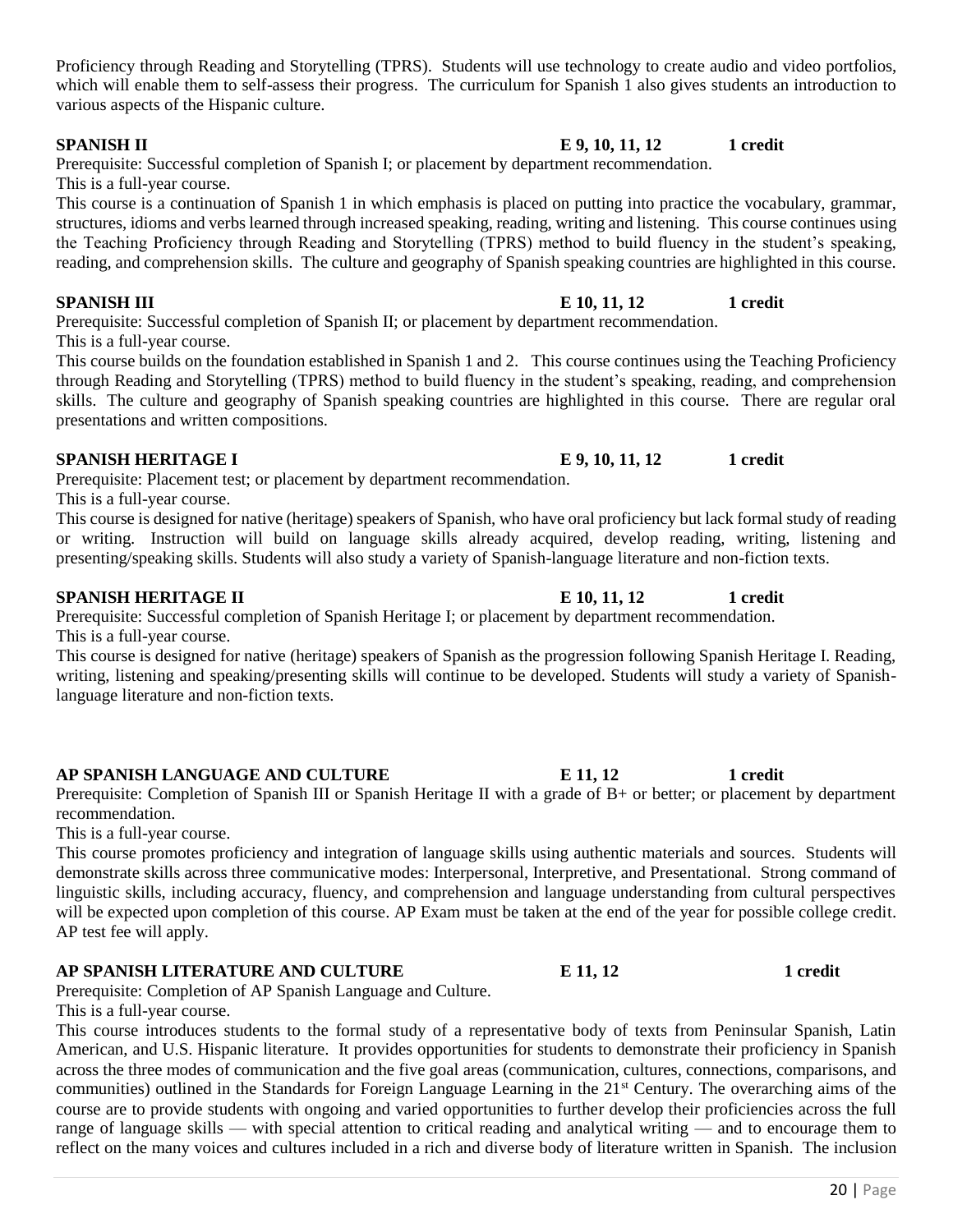of "and Culture" in the title of the course reflects a purposeful alignment of the course to a standards-based Spanish curriculum. In particular, the course reflects a meaningful integration of the cultures, connections, and comparisons goal areas of the Standards. Emphasis is placed on approaching the study of literature through global, historical and contemporary cultural contexts. AP Exam must be taken at the end of the year for possible college credit. AP test fee will apply.

The **language courses listed below are available as online Courses.** These courses are best suited for students who are a self-directed learner and are able to learn without the guidance of a face-to-face teacher. Language courses taken online are rigorous and require a significant amount of self-directed practice outside the classroom. Using an online translator to assist with the work in these classes is considered cheating and will result in a failing grade.

### **FRENCH I – ONLINE**

Prerequisite: None. **E 10, 11, 12** 1 credit

This course is designed to meet the standards of the American Council on the Teaching of Foreign Languages (ACTFL). These standards call for a method of teaching that focuses on successful communication through speaking, writing, reading, and listening, as well as a thorough grounding in aspects of culture. Unit activities blend different forms of communication and culture to ensure that the student meets all standards. Course strategies include warm-up activities, vocabulary study, reading, threaded discussions, multimedia presentations, self-checks, practice activities and games, oral and written assignments, projects, quizzes, and exams. Learning activities in each unit are focused upon a specific theme.

### **FRENCH II – ONLINE E 10, 11, 12** 1 credit

Prerequisite: Completion of French I with a grade of C or better.

This course is designed to meet the standards of the American Council on the Teaching of Foreign Languages (ACTFL). These standards call for a method of teaching that focuses on successful communication through speaking, writing, reading, and listening, as well as a thorough grounding in aspects of culture. Unit activities blend different forms of communication and culture to ensure that the student meets all standards. Course strategies include warm-up activities, vocabulary study, reading, threaded discussions, multi-media presentations, self-checks, practice activities and games, oral and written assignments, projects, quizzes, and exams. Learning activities in each unit are focused upon a specific theme.

Prerequisite: Completion of French II with a grade of C or better.

This course is designed to meet the standards of the American Council on the Teaching of Foreign Languages (ACTFL). These standards call for a method of teaching that focuses on successful communication through speaking, writing, reading, and listening, as well as a thorough grounding in aspects of culture. Unit activities blend different forms of communication and culture to ensure that the student meets all standards. Course strategies include warm-up activities, vocabulary study, reading, threaded discussions, multimedia presentations, self-checks, practice activities and games, oral and written assignments, projects, quizzes, and exams. Learning activities in each unit are focused upon a specific theme.

Prerequisite: None

Students begin their introduction to Latin with fundamental building blocks in four key areas of foreign language study: listening comprehension, speaking, reading, and writing. The course represents an ideal blend of language learning pedagogy and online learning. As students begin the course, they construct their own Avatar that accumulates "Avatar bucks"—by performing well on course tasks—to use to purchase items (virtual clothing, gadgets, scenery, etc.) at the "Avatar store". Each week consists of a new vocabulary theme and grammar concept, numerous interactive games reinforcing vocabulary and grammar, reading and listening comprehension activities, speaking and writing activities, and cultural presentations covering significant aspects of Roman culture or their modern-day manifestations, and assessments. The course has been carefully aligned to national standards as set forth by ACTFL (the American Council on the Teaching of Foreign Languages).

**Electives**

**The following electives operate outside of any academic department**

### **FRENCH III – ONLINE E 11, 12** 1 credit

### **LATIN I** – **ONLINE E** 10, 11, 12 **1** credit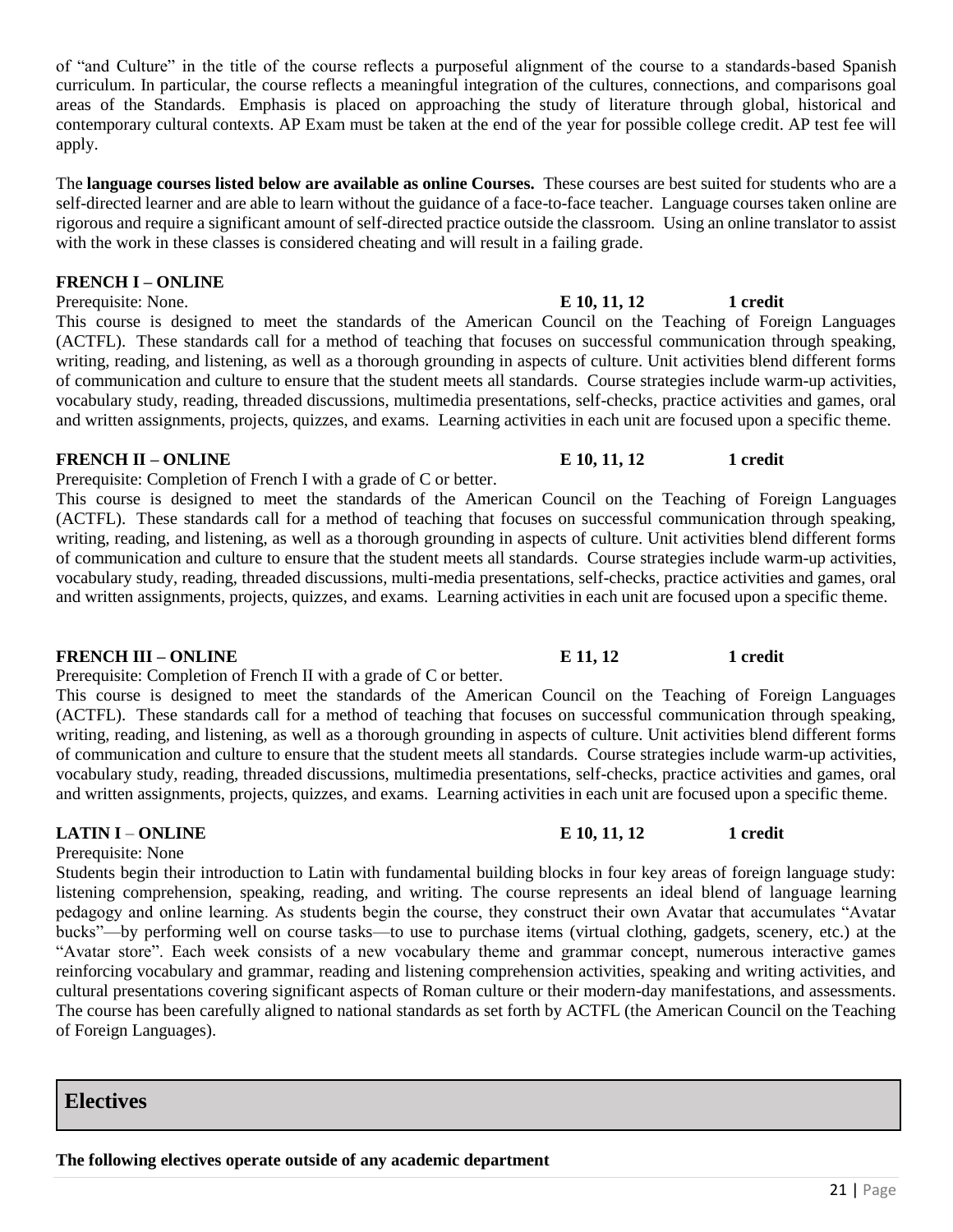Semester 1 to  $12<sup>th</sup>$  grade only

This course is for any student who plans to attend an institution of higher education.

This course is designed to prepare seniors for the college application process and college life. Students will receive the guidance necessary to select and apply to colleges, insights to the scholarship search, the financial aid process and develop personal statements for college applications. Information on selecting a college major and expectations for college life, including dorm life and budgeting, are included. Local universities will be visited, and several guest speakers from universities throughout the country are part of the curriculum.

Prerequisite: Enrollment on completion of a successful application.

### Semester 1 or 2

This is a course that provides an introduction to computer science. The course is designed to be a self-paced course for student techs when they have a scheduled tech duty. Each semester the student tech can earn half an elective credit. This course covers the impacts of digital technology to the individual and to wider society, the components that make up digital systems, and how they communicate with one another and with other systems, the fundamental principles and concepts of computer science, including abstraction, decomposition, logic, algorithms, and data representation. Students will analyze problems in computational terms through practical experience of solving such problems, including designing, writing and debugging programs.

|  | Prerequisite: 2 successful semesters of STUDENT TECH I |  |
|--|--------------------------------------------------------|--|

# Semester 1 or 2

This course will provide foundation and support for the student to prepare for the CompTia A+ exam. The course is designed to be self-paced for student techs when they have a scheduled tech duty. Each semester the student tech can earn half an elective credit. This course prepares students so they are able to identify the components of standard desktop personal computers, identify fundamental components and functions of personal computer operating systems, identify best practices followed by professional personal computer technicians, install and configure computer components, maintain and troubleshoot peripheral components, troubleshoot system components, configure and maintain printers, and identify network technologies.

### **AP COMPUTER SCIENCE PRINCIPLES E 10, 11, 12 1 credit**

Prerequisite: Successful completion of Algebra 1 or by department recommendation

This course is designed to be equivalent to a first-semester introductory college computing course. Students will develop computational thinking skills vital for success across all disciplines, such as using computational tools to analyze and study data and working with large data sets to analyze, visualize, and draw conclusions from trends. The course engages students in the creative aspects of the field by allowing them to develop computational artifacts based on their interests. Students will also develop effective communication and collaboration skills by working individually and collaboratively to solve problems, and they will discuss and write about the impact these solutions could have on their community, society, and the world. AP Exam must be taken at the end of the year for possible college credit. AP test fee will apply.

# **Summer School Courses - June 3, 2019 - June 28, 2019**

### **MATH SKILL BUILDING incoming 9**

Enrollment is based on placement test in mathematics; or placement by department recommendation. This course builds upon the essential skills of arithmetic as they apply to algebra. Real numbers, linear equations, linear inequalities, factoring, fractions, graphing and some elements of geometry are included. Skill Building courses do not earn high school credit.

### **COLLEGE 101 E 12 ½ credit**

**STUDENT TECH I E 10, 11, 12** <sup>1</sup>/<sub>2</sub> credit

**STUDENT TECH II E 11, 12**  $\frac{1}{2}$  **E 11, 12**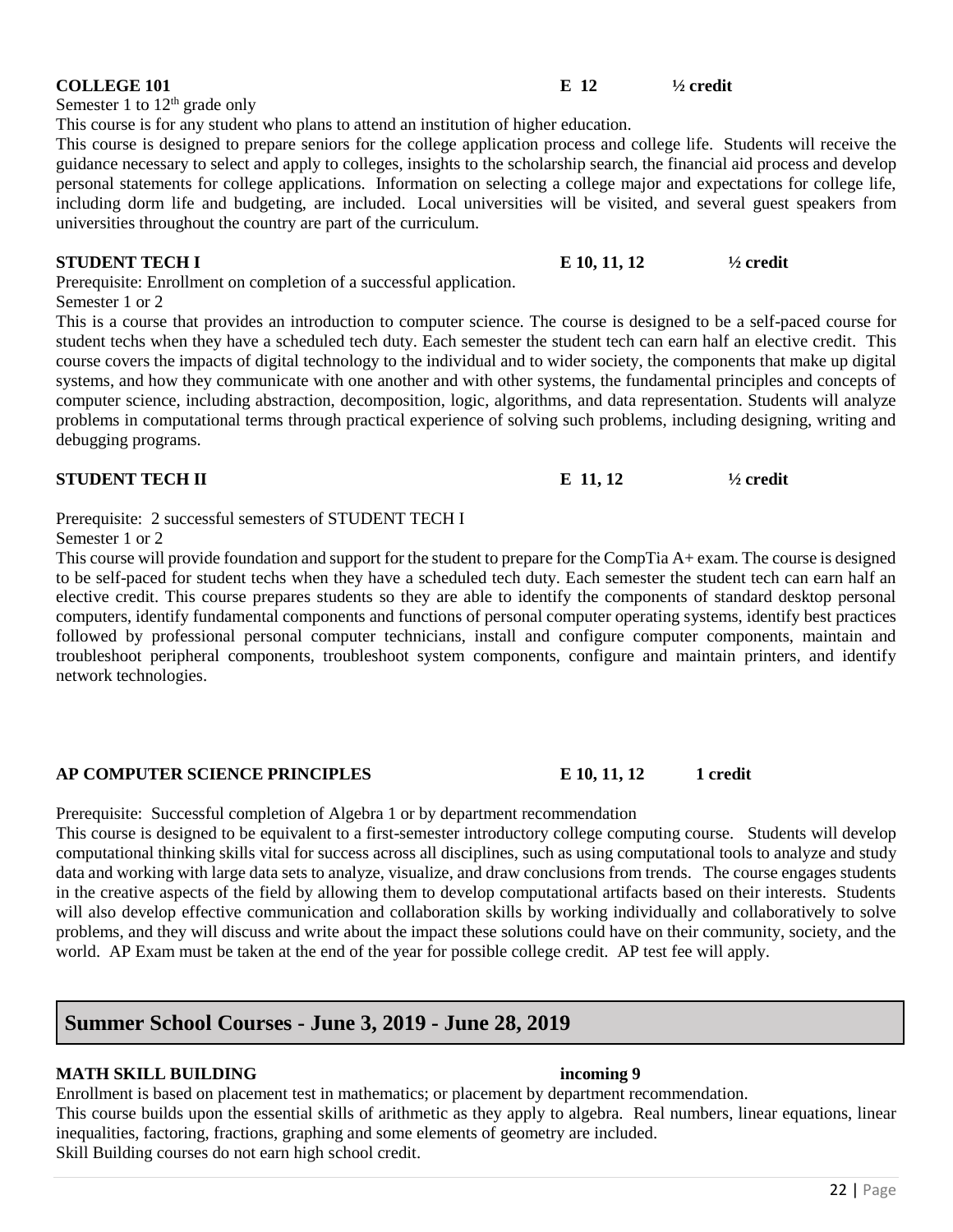### **READING SKILL BUILDING** incoming 9

Enrollment is based on placement test in reading/language arts; or placement by department recommendation.

This course is designed for incoming freshmen who are below grade level in reading and who require additional, intensive reading instruction to be successful in high school. The curriculum includes systematic instruction in vocabulary, fluency, and comprehension aligned to individualized student needs. Computer-aided technology is utilized to further individualize student learning and to track student growth.

Skill Building courses do not earn high school credit.

### **US GOVERNMENT 11, 12 (Rising Juniors & Seniors) ½ credit**

Prerequisite: Completing World History with a grade of C- or better

This course is offered in a blended learning format. The course uses the U.S. Constitution as a framework. This course explores the structure, theory and application of government at the federal and state levels. Students examine political history of the United States, the operation of each branch of government as it currently exists, and the concept of social justice within the constructs of modern politics.